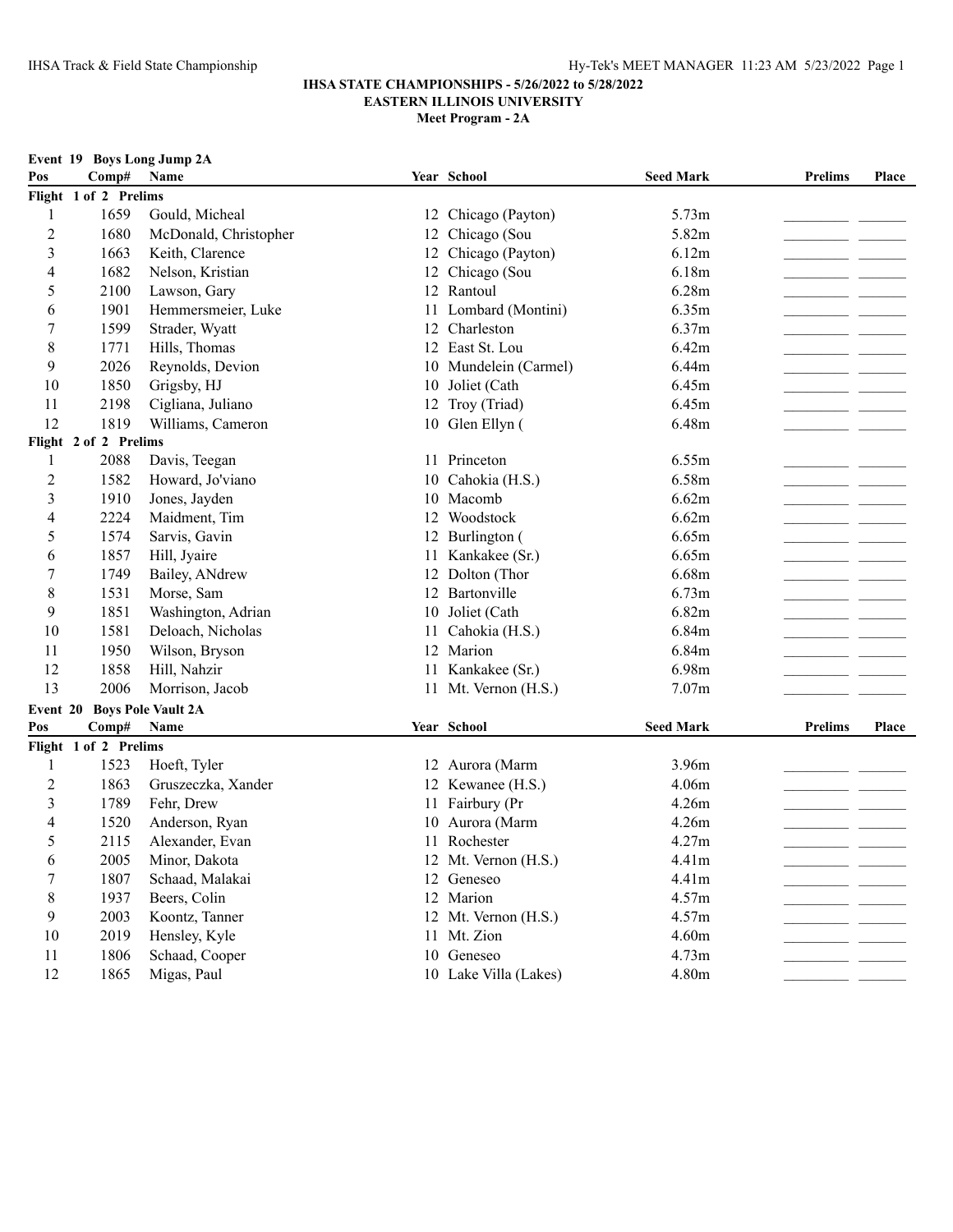# **IHSA STATE CHAMPIONSHIPS - 5/26/2022 to 5/28/2022**

**EASTERN ILLINOIS UNIVERSITY**

|                |                            | Flight 2 of 2 Prelims(Event 20 Boys Pole Vault 2A) |                       |                   |                 |       |
|----------------|----------------------------|----------------------------------------------------|-----------------------|-------------------|-----------------|-------|
| 1              | 1758                       | Williams, Corvontae                                | 12 Dolton (Thor       | 2.60m             |                 |       |
| $\overline{2}$ | 1779                       | Clucas, Donovan                                    | 11 Elmwood Park       | 2.74m             |                 |       |
| 3              | 1815                       | Keating, Jonah                                     | 11 Glen Ellyn (       | 2.89m             |                 |       |
| $\overline{4}$ | 1753                       | Island, Shamod                                     | 12 Dolton (Thor       | 2.90 <sub>m</sub> |                 |       |
| 5              | 2228                       | Creighton, Landan                                  | 10 Woodstock (North)  | 3.50 <sub>m</sub> |                 |       |
| 6              | 2037                       | McFarland, Bradyn                                  | 10 Normal (Univ       | 3.66m             |                 |       |
| 7              | 1598                       | Stout, Zach                                        | 12 Charleston         | 3.66m             |                 |       |
| 8              | 1563                       | Burton, Grayson                                    | 10 Burlington (       | 3.96m             |                 |       |
| 9              | 1946                       | Mohler, Garrett                                    | 10 Marion             | 3.96m             |                 |       |
| 10             | 1934                       | Stoker, Ethan                                      | 12 Maple Park (       | 3.96m             |                 |       |
| 11             | 2191                       | Howard, Drake                                      | 9 Taylorville         | 3.96m             |                 |       |
|                | Event 21 Boys High Jump 2A |                                                    |                       |                   |                 |       |
| Pos            | Comp#                      | <b>Name</b>                                        | Year School           | <b>Seed Mark</b>  | <b>Prelims</b>  | Place |
|                | Flight 1 of 2 Prelims      |                                                    |                       |                   |                 |       |
| $\mathbf{1}$   | 1733                       | Akeman, Justin                                     | 12 Clinton            | 1.87m             |                 |       |
| $\overline{2}$ | 1760                       | Belcher, Caden                                     | 12 Dunlap             | 1.87m             |                 |       |
| 3              | 2073                       | Johnson, Taijuan                                   | 12 Peoria (Manual)    | 1.87m             |                 |       |
| 4              | 1795                       | Bile, Merveille                                    | 12 Galesburg (H.S.)   | 1.87m             |                 |       |
| 5              | 2146                       | Suggs, Jamarion                                    | 12 Springfield        | 1.87m             |                 |       |
| 6              | 1980                       | Walker, Nick                                       | 10 Metamora           | 1.87m             | - -             |       |
| $\tau$         | 1786                       | Bazzell, Dylan                                     | 11 Fairbury (Pr       | 1.87m             | and the control |       |
| 8              | 1825                       | Nelson, Chris                                      | 9 Herrin (H.S.)       | 1.87m             |                 |       |
| 9              | 1834                       | Morgan, Ben                                        | 12 Herscher           | 1.87m             |                 |       |
| 10             | 1582                       | Howard, Jo'viano                                   | 10 Cahokia (H.S.)     | 1.87m             |                 |       |
| 11             | 1880                       | Chvatal, Jack                                      | 12 Lisle (Benet       | 1.92m             |                 |       |
| 12             | 1581                       | Deloach, Nicholas                                  | 11 Cahokia (H.S.)     | 1.92m             |                 |       |
| 13             | 2088                       | Davis, Teegan                                      | 11 Princeton          | 1.92m             |                 |       |
| 14             | 2060                       | Rogers, Drew                                       | 9 Paris               | 1.92m             |                 |       |
|                | Flight 2 of 2 Prelims      |                                                    |                       |                   |                 |       |
| $\mathbf{1}$   | 1675                       | Curry, Patrick                                     | 12 Chicago (Prosser)  | 1.72m             |                 |       |
| $\overline{c}$ | 1557                       | Parker, DeShawn                                    | 12 Burbank (St.       | 1.75m             |                 |       |
| 3              | 1819                       | Williams, Cameron                                  | 10 Glen Ellyn (       | 1.75m             | and the state   |       |
| 4              | 2048                       | Zoladz, Jacob                                      | 12 Norridge (Ri       | 1.77m             |                 |       |
| 5              | 1682                       | Nelson, Kristian                                   | 12 Chicago (Sou       | 1.77m             |                 |       |
| 6              | 1604                       | Terrell, Caleb                                     | 10 Chicago (De        | 1.77m             |                 |       |
| 7              | 1864                       | McGuire, Max                                       | 12 Lake Villa (Lakes) | 1.78m             |                 |       |
| 8              | 1756                       | Turner, Zebulon                                    | 11 Dolton (Thor       | 1.82m             | and the state   |       |
| 9              | 1930                       | Rebacz, Nathan                                     | 12 Maple Park (       | 1.82m             |                 |       |
| 10             | 2225                       | Novelle, Jack                                      | 12 Woodstock          | 1.83m             |                 |       |
| 11             | 1764                       | Bownes, Curtis                                     | 10 East St. Lou       | 1.83m             | - -             |       |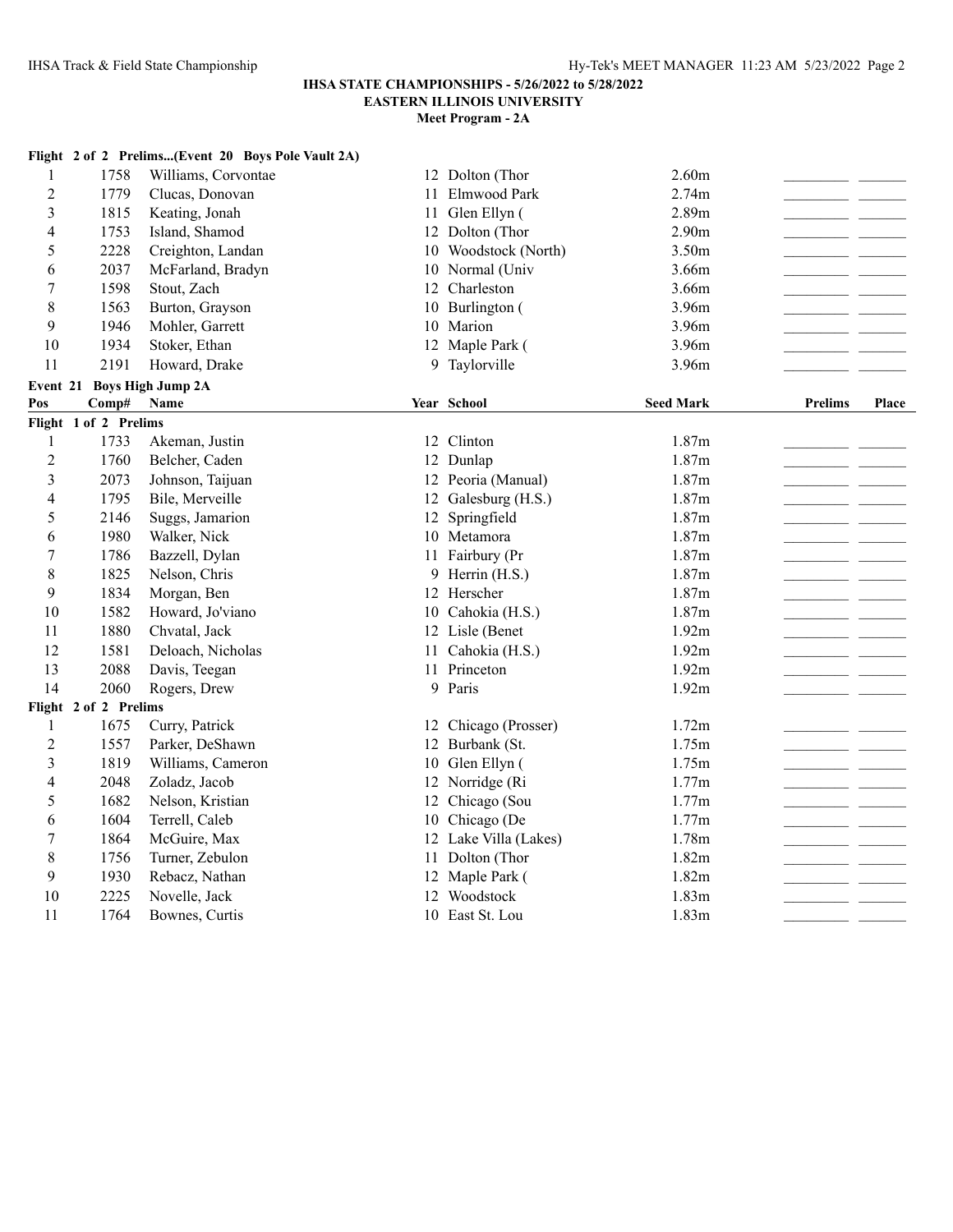|                | Event 22 Boys Shot Put 2A |                    |    |                       |                  |                |       |  |  |
|----------------|---------------------------|--------------------|----|-----------------------|------------------|----------------|-------|--|--|
| Pos            | Comp#                     | Name               |    | Year School           | <b>Seed Mark</b> | <b>Prelims</b> | Place |  |  |
|                | Flight 1 of 2 Prelims     |                    |    |                       |                  |                |       |  |  |
| 1              | 2047                      | Tyszka, Kuba       |    | 11 Norridge (Ri       | 11.88m           |                |       |  |  |
| $\overline{c}$ | 1686                      | Mendyk, Jeremy     | 12 | Chicago (St.          | 12.12m           |                |       |  |  |
| 3              | 1673                      | McAdams, Antwon    | 12 | Chicago (Phillips     | 12.69m           |                |       |  |  |
| 4              | 1629                      | Thompkins, Konnor  | 11 | Chicago (King)        | 13.12m           |                |       |  |  |
| 5              | 1906                      | McWhinney, Jackson |    | 12 Lombard (Montini)  | 13.54m           |                |       |  |  |
| 6              | 1832                      | Johnston, Lance    |    | 12 Herscher           | 13.74m           |                |       |  |  |
| 7              | 2230                      | McConnell, Jacob   |    | 12 Woodstock (North)  | 13.82m           |                |       |  |  |
| 8              | 1783                      | Mosley, Isiah      | 11 | Evergreen Park        | 13.88m           |                |       |  |  |
| 9              | 1735                      | Dames, Collin      |    | 11 Coal City          | 14.06m           |                |       |  |  |
| 10             | 2086                      | Gregory, Kaden     |    | 11 Pontiac            | 14.66m           |                |       |  |  |
| 11             | 2114                      | Sanford, Zach      | 12 | Rochelle              | 14.80m           |                |       |  |  |
| 12             | 1945                      | Marvin, Maurice    | 11 | Marion                | 14.80m           |                |       |  |  |
| 13             | 2156                      | Amezola, Anthony   |    | 12 Sterling (H.S.)    | 14.80m           |                |       |  |  |
| 14             | 1586                      | Lopez, Jordan      |    | 12 Carbondale (H.S.)  | 14.82m           |                |       |  |  |
| 15             | 1982                      | Davis, Ethan       |    | 11 Monmouth (M.       | 14.85m           |                |       |  |  |
| 16             | 1796                      | Carl, Aaron        |    | 12 Galesburg (H.S.)   | 14.88m           |                |       |  |  |
|                | Flight 2 of 2 Prelims     |                    |    |                       |                  |                |       |  |  |
| $\mathbf{1}$   | 2090                      | Harp, Drew         |    | 12 Princeton          | 15.00m           |                |       |  |  |
| $\overline{2}$ | 2017                      | Buttz, Ryne        |    | 12 Mt. Zion           | 15.05m           |                |       |  |  |
| 3              | 1734                      | Webb, Isaac        | 11 | Clinton               | 15.08m           |                |       |  |  |
| 4              | 1812                      | Evans, Korey       |    | 12 Glen Ellyn (       | 15.20m           |                |       |  |  |
| 5              | 1866                      | Sullivan, JP       |    | 12 Lake Villa (Lakes) | 15.20m           |                |       |  |  |
| 6              | 1938                      | Carter, Kane       |    | 12 Marion             | 15.21m           |                |       |  |  |
| 7              | 1580                      | Crawford, Chase    | 11 | Cahokia (H.S.)        | 15.21m           |                |       |  |  |
| $\,$ 8 $\,$    | 1928                      | Pflipsen, Elijah   |    | 12 Maple Park (       | 15.25m           |                |       |  |  |
| 9              | 2092                      | Miller, Payne      |    | 10 Princeton          | 15.40m           |                |       |  |  |
| 10             | 1748                      | Jackson, Dre       |    | 12 Dixon (H.S.)       | 15.43m           |                |       |  |  |
| 11             | 1981                      | Bremer, Max        |    | 12 Metropolis (       | 15.49m           |                |       |  |  |
| 12             | 1967                      | Bradbury, Sam      |    | 12 Mattoon            | 15.55m           |                |       |  |  |
| 13             | 1773                      | Mcclain jr, Samuel |    | 12 East St. Lou       | 15.64m           |                |       |  |  |
| 14             | 1732                      | Russell, David     | 11 | Chillicothe           | 16.23m           |                |       |  |  |
| 15             | 1588                      | Brown, JehChys     | 11 | Centralia             | 16.39m           |                |       |  |  |
| 16             | 2136                      | Smith, Caleb       |    | 10 Salem              | 16.57m           | $\sim$         |       |  |  |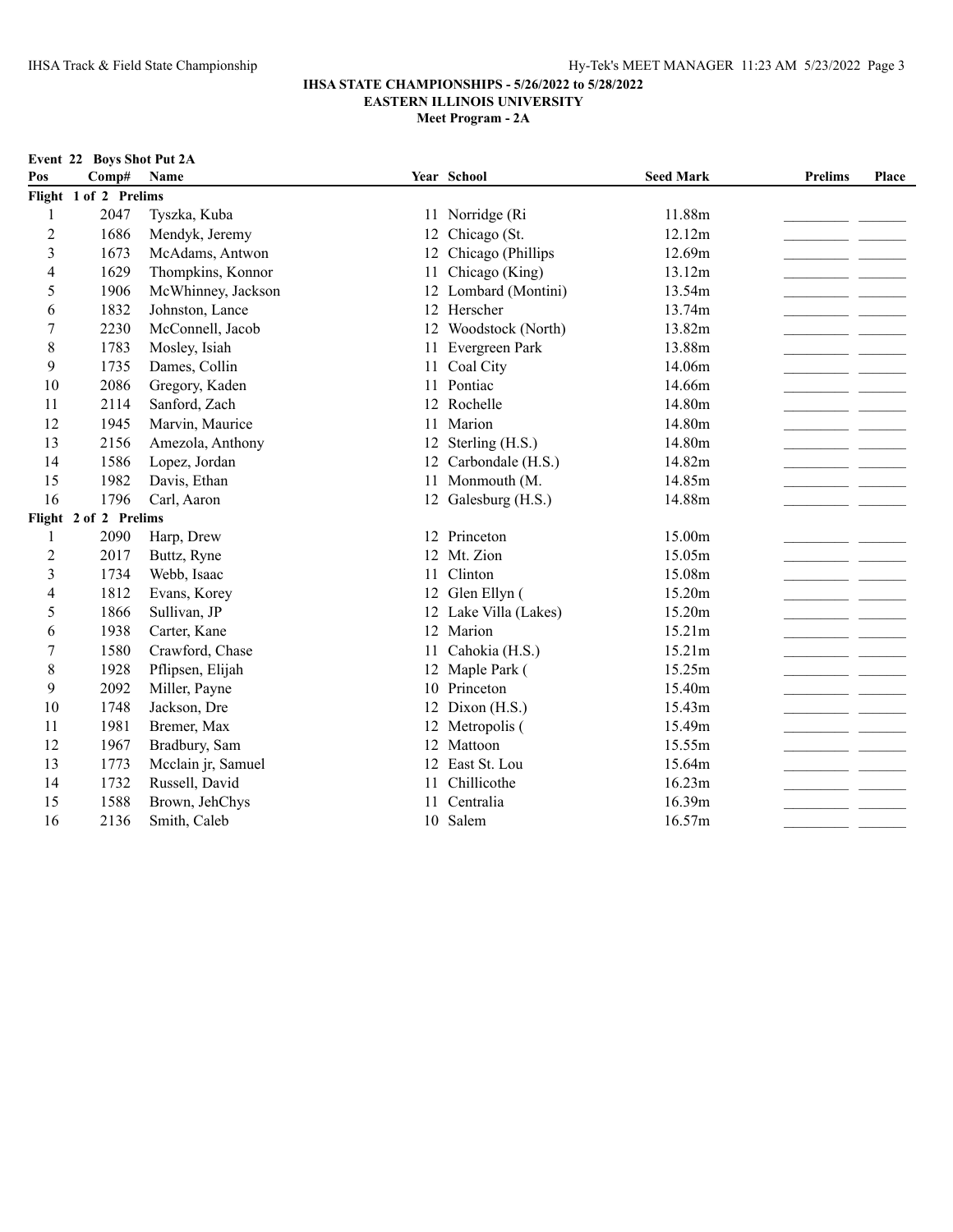**Meet Program - 2A**

|                |                       | Event 23 Boys Triple Jump 2A  |    |                       |                  |                                                      |       |
|----------------|-----------------------|-------------------------------|----|-----------------------|------------------|------------------------------------------------------|-------|
| Pos            | Comp#                 | Name                          |    | Year School           | <b>Seed Mark</b> | <b>Prelims</b>                                       | Place |
|                | Flight 1 of 2 Prelims |                               |    |                       |                  |                                                      |       |
| $\mathbf{1}$   | 1643                  | Nnahiri, Chinua               |    | 12 Chicago (Nob       | 11.10m           |                                                      |       |
| $\overline{2}$ | 1691                  | Martin, Camden                |    | 12 Chicago (St. Rita) | 11.63m           | - -                                                  |       |
| 3              | 2048                  | Zoladz, Jacob                 |    | 12 Norridge (Ri       | 12.15m           |                                                      |       |
| $\overline{4}$ | 1659                  | Gould, Micheal                |    | 12 Chicago (Payton)   | 12.46m           | ___                                                  |       |
| 5              | 1743                  | Simmons, Jason                |    | 11 Country Club       | 12.47m           |                                                      |       |
| 6              | 2111                  | Rockwell, Tristan             |    | 12 Richmond (R.       | 12.50m           |                                                      |       |
| 7              | 1914                  | Marshall, Cole                |    | 11 Mahomet (M.-       | 12.58m           |                                                      |       |
| 8              | 1782                  | Matthews, Elijah              |    | 12 Evergreen Park     | 12.62m           |                                                      |       |
| 9              | 1775                  | Patterson, Kyle               |    | 12 East St. Lou       | 12.73m           |                                                      |       |
| 10             | 1761                  | Erdman, Andrew                |    | 12 Dunlap             | 12.89m           |                                                      |       |
| 11             | 2024                  | Trimble, Brayden              |    | 9 Mt. Zion            | 12.96m           |                                                      |       |
| 12             | 1747                  | Gusse, Jacob                  |    | 12 Dixon (H.S.)       | 12.97m           |                                                      |       |
|                | Flight 2 of 2 Prelims |                               |    |                       |                  |                                                      |       |
| 1              | 1771                  | Hills, Thomas                 |    | 12 East St. Lou       | 13.04m           | $\overline{\phantom{a}}$                             |       |
| $\overline{2}$ | 2057                  | Shannon, Will                 |    | 11 Oak Park (Fenwick) | 13.05m           | and the state                                        |       |
| $\mathfrak{Z}$ | 1583                  | Johnson-Cutler, Lorenzo       | 11 | Cahokia (H.S.)        | 13.17m           |                                                      |       |
| $\overline{4}$ | 1848                  | Kaunas, James                 |    | 12 Johnsburg          | 13.29m           |                                                      |       |
| 5              | 2085                  | Davis, Kodi                   |    | 12 Pontiac            | 13.30m           |                                                      |       |
| 6              | 2088                  | Davis, Teegan                 |    | 11 Princeton          | 13.34m           |                                                      |       |
| $\tau$         | 1797                  | Derry, Koen                   |    | 12 Galesburg (H.S.)   | 13.39m           | <u> 1989 - Andrea State Barnett, ameri</u> kansk kon |       |
| 8              | 1557                  | Parker, DeShawn               |    | 12 Burbank (St.       | 13.39m           | - -                                                  |       |
| 9              | 1738                  | Mathews, Rand                 |    | 12 Columbia           | 13.50m           |                                                      |       |
| 10             | 1784                  | Adams, Isaiah                 |    | 12 Fairbury (Pr       | 13.69m           |                                                      |       |
| 11             | 1581                  | Deloach, Nicholas             |    | 11 Cahokia (H.S.)     | 14.01m           |                                                      |       |
|                |                       | Event 24 Boys Discus Throw 2A |    |                       |                  |                                                      |       |
| Pos            | Comp#                 | <b>Name</b>                   |    | Year School           | <b>Seed Mark</b> | <b>Prelims</b>                                       | Place |
|                | Flight 1 of 2 Prelims |                               |    |                       |                  |                                                      |       |
| 1              | 1653                  | Johnson-Gill, Jaden           |    | 11 Chicago (Ogd       | 30.81m           |                                                      |       |
| $\overline{c}$ | 1676                  | Darby, Ke'Andre               |    | 12 Chicago (Sou       | 32.13m           |                                                      |       |
| 3              | 1642                  | McLaren, Maurice              | 11 | Chicago (Mt.          | 32.62m           |                                                      |       |
| $\overline{4}$ | 1783                  | Mosley, Isiah                 |    | 11 Evergreen Park     | 35.90m           |                                                      |       |
| 5              | 1662                  | Juarez, Alexander             | 11 | Chicago (Payton)      | 37.97m           |                                                      |       |
| 6              | 1866                  | Sullivan, JP                  |    | 12 Lake Villa (Lakes) | 39.05m           |                                                      |       |
| $\tau$         | 1833                  | Jones, Travis                 | 11 | Herscher              | 39.78m           |                                                      |       |
| 8              | 1906                  | McWhinney, Jackson            |    | 12 Lombard (Montini)  | 41.35m           |                                                      |       |
| 9              | 1524                  | Langkan, Bryce                |    | 12 Aurora (Marm       | 43.40m           |                                                      |       |
| 10             | 1732                  | Russell, David                |    | 11 Chillicothe        | 44.62m           |                                                      |       |
| 11             | 2018                  | England, Josh                 |    | 12 Mt. Zion           | 44.67m           |                                                      |       |
| 12             | 2136                  | Smith, Caleb                  |    | 10 Salem              | 44.68m           |                                                      |       |
| 13             | 2008                  | Pilson, Wyatt                 |    | 11 Mt. Vernon (H.S.)  | 44.69m           |                                                      |       |

14 1805 Salisbury, Kaden 10 Geneseo 44.86m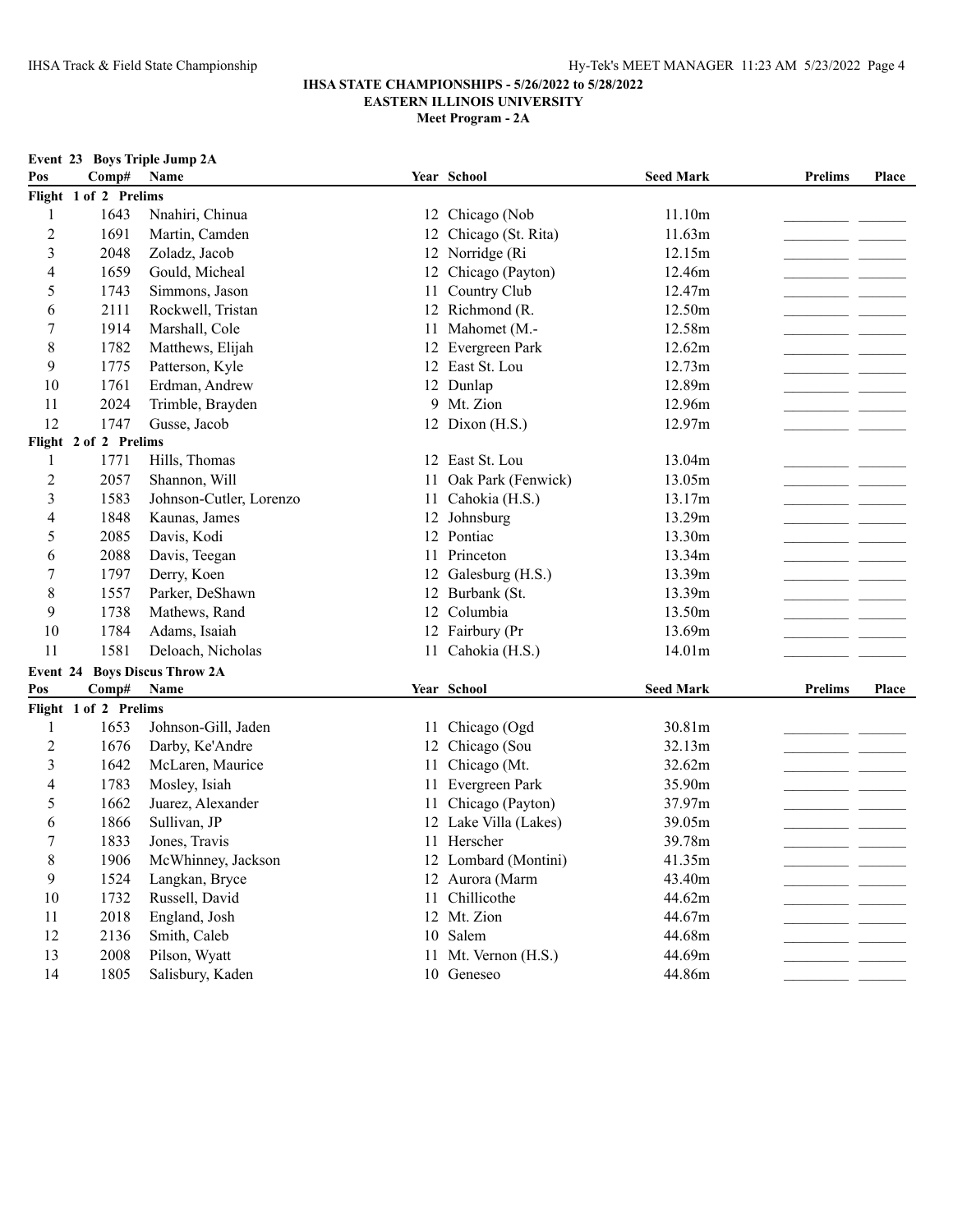**Flight 2 of 2 Prelims...(Event 24 Boys Discus Throw 2A)**

### **IHSA STATE CHAMPIONSHIPS - 5/26/2022 to 5/28/2022 EASTERN ILLINOIS UNIVERSITY**

| 1              | 2135                | Johnson, Cole                                                | 11                              | Salem                          | 45.07m                                  |                    |              |
|----------------|---------------------|--------------------------------------------------------------|---------------------------------|--------------------------------|-----------------------------------------|--------------------|--------------|
| $\overline{c}$ | 1597                | Stout, Alex                                                  |                                 | 11 Charleston                  | 45.08m                                  |                    |              |
| 3              | 2230                | McConnell, Jacob                                             |                                 | 12 Woodstock (North)           | 45.31m                                  |                    |              |
| 4              | 1812                | Evans, Korey                                                 |                                 | 12 Glen Ellyn (                | 45.36m                                  |                    |              |
| 5              | 2197                | Maxwell, Jacob                                               | 11                              | Tolono (Unity)                 | 45.41m                                  |                    |              |
| 6              | 1528                | Driscoll, Frank                                              |                                 | 12 Bartonville                 | 46.45m                                  |                    |              |
| 7              | 1938                | Carter, Kane                                                 |                                 | 12 Marion                      | 46.66m                                  |                    |              |
| 8              | 1763                | Bownes, Andrew                                               |                                 | 10 East St. Lou                | 47.57m                                  |                    |              |
| 9              | 1928                | Pflipsen, Elijah                                             |                                 | 12 Maple Park (                | 47.92m                                  |                    |              |
| 10             | 2134                | Noble, Ashton                                                |                                 | 11 Roxana                      | 47.95m                                  |                    |              |
| 11             | 1881                | Dentice, Aiden                                               |                                 | 11 Lisle (Benet                | 48.56m                                  |                    |              |
| 12             | 1981                | Bremer, Max                                                  |                                 | 12 Metropolis (                | 49.19m                                  |                    |              |
| 13             | 1588                | Brown, JehChys                                               | 11                              | Centralia                      | 49.57m                                  |                    |              |
| 14             | 1911                | Byron, Robert                                                |                                 | 11 Mahomet (M.-                | 50.74m                                  |                    |              |
| Event 25       |                     | <b>Boys 4x800 Meter Relay 2A</b>                             |                                 |                                |                                         |                    |              |
| Lane           | Comp#               | <b>Team</b>                                                  |                                 | Relay                          | <b>Seed Time</b>                        | <b>Prelim Time</b> | <b>Place</b> |
|                | Heat 1 of 2 Prelims |                                                              |                                 |                                |                                         |                    |              |
| $\mathbf{1}$   |                     | Marion                                                       |                                 |                                | 8:07.23                                 |                    |              |
|                |                     | 1) #1943 Lees, Hayden 10                                     | 2) #1947 Morgan, Logan 12       | 3) #1944 Lomax, Mekye 10       | 4) #1942 Hudspath, Sean 11              |                    |              |
| $\overline{c}$ |                     | Chicago (Payton)                                             |                                 |                                | 8:10.16                                 |                    |              |
|                |                     | 1) #1657 Braunreiter, Griffin 12                             | 2) #1671 Zhu, Mark 12           | 3) #1670 Wilkin, Elias 12      | 4) #1667 Rainville, Evan 11             |                    |              |
| 3              |                     | Mahomet (M.-Seymour)                                         |                                 |                                | 8:13.38                                 |                    |              |
|                |                     | 1) #1919 Singer, Jonah 12                                    | 2) #1917 Scheele, Joseph 12     | 3) #1915 Nofziger, Kyle 12     | 4) #1912 Dillman, Blake 9               |                    |              |
| 4              |                     | Chicago (DePaul College Prep                                 |                                 |                                | 8:15.83                                 |                    |              |
|                |                     | 1) #1606 Castette, Ethan 12                                  | 2) #1616 Richardson, Charlie 11 | 3) #1614 Mitchell, Nelson 9    | 4) #1605 Beebe, William 11              |                    |              |
| 5              |                     | Bethalto (Civic Memorial)<br>1) #1539 Eldridge, Justice $10$ | 2) #1542 Naugle, Lucas 10       | 3) #1538 Dutton, DJ 10         | 8:16.84<br>4) #1540 Henderson, Aslan 12 |                    |              |
| 6              |                     | Stanford (Olympia)                                           |                                 |                                | 8:24.72                                 |                    |              |
|                |                     | 1) #2148 Dare, Owen 12                                       | 2) #2153 Ragland, Anthony 12    | 3) #2149 Demling, Logan 10     | 4) #2154 Schardan, Brad 12              |                    |              |
| 7              |                     | Metamora                                                     |                                 |                                | 8:26.21                                 |                    |              |
|                |                     | 1) #1968 Claudin, Ryley 9                                    | 2) #1970 Cowling, Carson 11     | 3) #1971 Foster, Andrew 12     | 4) #1979 Theiler, Nate 11               |                    |              |
| 8              |                     | Niles (Northridge Prep)                                      |                                 |                                | 8:29.40                                 |                    |              |
|                |                     | 1) #2035 Mongoven, Owen 12                                   | 2) #2033 Masaka, Mark 12        | 3) #2032 Kipp, John 10         | 4) #2036 Paschall, Joe 12               |                    |              |
| 9              |                     | Rockford (Boylan Catholic)                                   |                                 |                                | 8:32.63                                 |                    |              |
|                |                     | 1) #2132 Valerio, Alex 12                                    | 2) #2127 Fiorenza, Joseph 9     | 3) #2125 Coen, Nolan 10        | 4) #2133 Wedwick, Aidan 11              |                    |              |
| 10             |                     | Herscher                                                     |                                 |                                | 8:48.64                                 |                    |              |
|                |                     | 1) #1836 Overacker, Connor 11                                | $2)$ #1835 Morgan, Thomas 10    | 3) #1834 Morgan, Ben 12        | 4) #1837 Rogers, Drew 12                |                    |              |
| 11             |                     | Chicago (Lindblom)                                           |                                 |                                | 8:54.03                                 |                    |              |
|                |                     | 1) #1640 Woodruff, Maxwell 11                                | $2)$ #1637 Thompson, Kendall 11 | 3) #1635 Rogers, Malakhi 12    | 4) #1636 Sayles, Bryce 11               |                    |              |
| 12             |                     | Chicago (University)                                         |                                 |                                | 9:09.32                                 |                    |              |
|                |                     | 1) #1698 Domenick, Ellis $10$                                | 2) #1701 Gray, Amon 11          | 3) #1708 O'Donnell, Benjamin 9 | 4) #1699 Ferreyra, Cristian 11          |                    |              |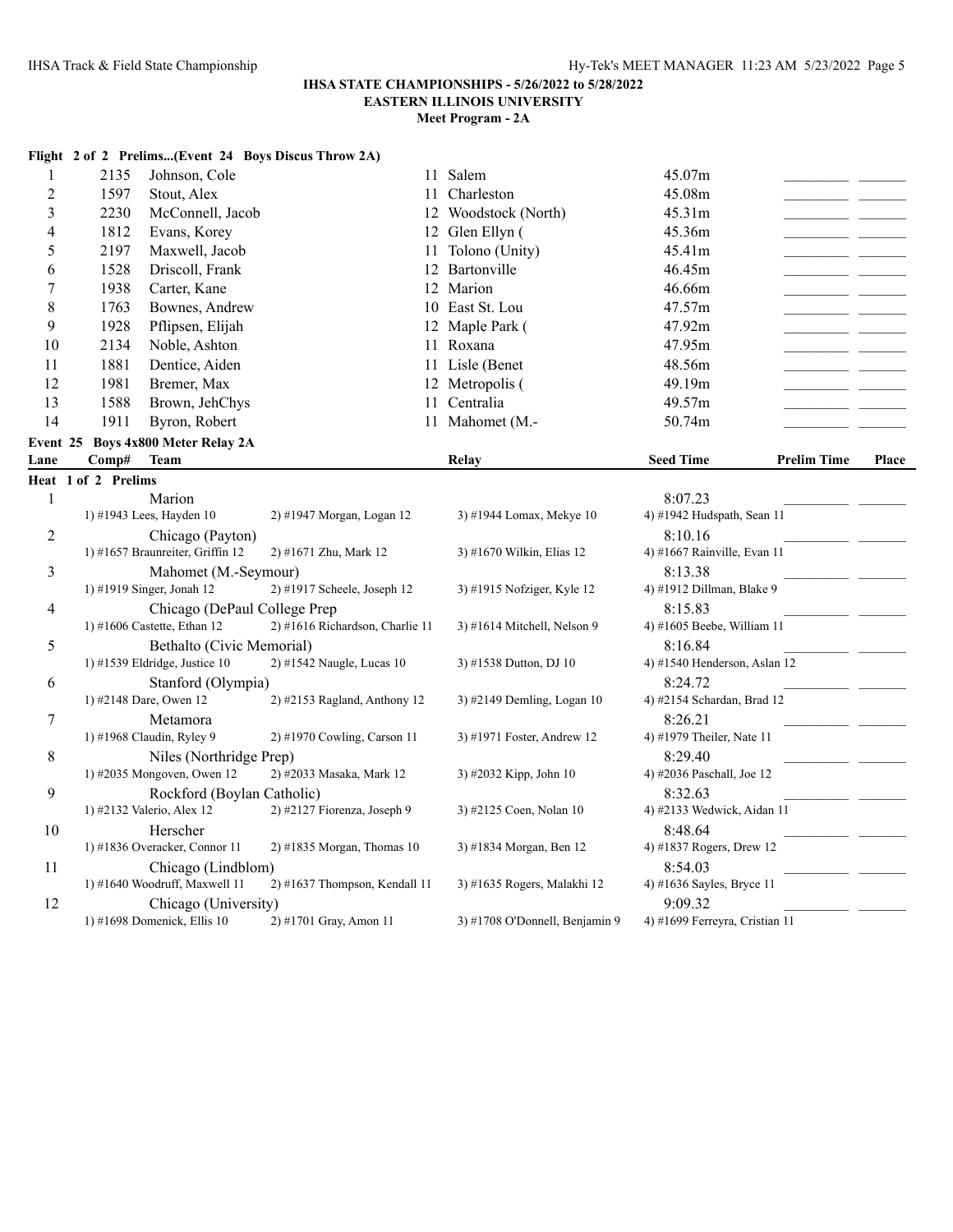**Meet Program - 2A**

## **Heat 2 of 2 Prelims...(Event 25 Boys 4x800 Meter Relay 2A)**

| $\mathbf{1}$   | Lincoln                            |                                |                                | 7:59.90                                |       |
|----------------|------------------------------------|--------------------------------|--------------------------------|----------------------------------------|-------|
|                | 1) #1873 Rutledge, Drake 12        | 2) #1876 Toft, Jude 9          | 3) #1871 Heitzig, Brenden 11   | 4) #1875 Slack, Garrett 12             |       |
| 2              | Sterling (H.S.)                    |                                |                                | 8:09.11                                |       |
|                | 1) #2164 Johnson, Dale 10          | 2) #2158 Britt, Jordan 10      | 3) #2160 Cid, John 12          | 4) #2163 Holcomb, Thomas 11            |       |
| 3              | Sycamore                           |                                |                                | 8:10.32                                |       |
|                | 1) #2181 Kocher, Nicholas 12       | 2) #2177 Garcia, Luis 12       | 3) #2184 Rundle, Jake 11       | 4) #2175 Emmert, Caden 11              |       |
| 4              | Burlington (Central)               |                                |                                | 8:13.80                                |       |
|                | 1) #1566 Hinkleman, Adam 10        | $2)$ #1564 Dietz, Leighton 11  | 3) #1568 Kowall, Joseph 10     | 4) #1576 Schmidt, Zac 12               |       |
| 5              | Urbana                             |                                |                                | 8:16.13                                |       |
|                | 1) #2212 Angrave, Julio 11         | 2) #2217 Lusakembi, Jack 11    | 3) #2219 Onyemere, Kelenna 11  | 4) #2218 Mitchell, Park 12             |       |
| 6              | Mascoutah                          |                                |                                | 8:20.44                                |       |
|                | 1) #1958 LaJoye, Sam 12            | 2) #1954 Ellsworth, Ayden 10   | 3) #1962 Miller, Lance 12      | 4) #1963 Moll, Ian 10                  |       |
| 7              | Taylorville                        |                                |                                | 8:25.12                                |       |
|                | 1) #2189 Chesser, Jack 10          | 2) #2190 Good, Brenton 10      | 3) #2192 Morgan, Evan 12       | 4) #2193 Morgan, Owen 10               |       |
| 8              | Oak Park (Fenwick)                 |                                |                                | 8:29.08                                |       |
|                | 1) #2055 O'Bryan, Lee 12           | 2) #2052 Lukas, Carl 12        | 3) #2054 O'Bryan, Dean 10      | 4) #2056 Rill, Grayden 11              |       |
| 9              | Glen Ellyn (Glenbard South)        |                                |                                | 8:31.58                                |       |
|                | 1) #1814 Jochum, Tim 10            | 2) #1820 Woods, Ethan 12       | 3) #1817 Newman, Lucas 10      | 4) #1811 Chung, Ryan 11                |       |
| 10             | Sandwich                           |                                |                                | 8:44.05                                |       |
|                | 1) #2137 Beatty, Dayton 11         | 2) #2143 Rizzuto, Johnny 12    | 3) #2138 Cryer, Max 10         | 4) #2142 Miller, Wyatt 11              |       |
| 11             | Chicago Heights (Marian)           |                                |                                | 8:50.05                                |       |
|                | 1) #1721 Johnson, Bryan 12         | 2) #1728 Tuley, Ryan 11        | 3) #1719 Deabel, Noah 12       | 4) #1722 Kasperan, Daniel 9            |       |
| 12             | Lisle (Benet Academy)              |                                |                                | 8:56.40                                |       |
|                | 1) #1892 Ross, Grant 12            | $2)$ #1884 Kingston, Sean 12   | 3) #1885 Koplinski, Jonah 10   | 4) #1888 Naughton, Tommy 12            |       |
|                | Event 26 Boys 4x100 Meter Relay 2A |                                |                                |                                        |       |
| Lane           | Comp#<br><b>Team</b>               |                                | Relay                          | <b>Seed Time</b><br><b>Prelim Time</b> | Place |
|                | Heat 1 of 3 Prelims                |                                |                                |                                        |       |
| $\overline{2}$ | Woodstock (North)                  |                                |                                | 43.83                                  |       |
|                | 1) #2227 Carreno, Chris 11         | 2) #2234 Tumminello, Devin 12  | 3) #2232 Randecker, Jay 12     | 4) #2229 Duenas, Mark 11               |       |
| 3              | Jacksonville (H.S.)                |                                |                                | 43.43                                  |       |
|                | 1) #1846 Wright, Tyler 12          | $2)$ #1840 Johnson, Phillip 12 | 3) #1844 Range, Ben 12         | 4) #1841 Mitchell, Cam Ron 10          |       |
| 4              | Mt. Zion                           |                                |                                | 43.10                                  |       |
|                | 1) #2020 Keyhea, Christian 12      | $2)$ #2013 Adams, Matthias 12  | 3) #2021 Koslofski, Kemper 12  | 4) #2022 Petty, Chiren 11              |       |
| 5              | Kankakee (Sr.)                     |                                |                                | 42.78                                  |       |
|                | 1) #1852 Bender, Tyrice 11         | 2) #1860 Morrow, Jayon 10      | 3) #1858 Hill, Nahzir 11       | 4) #1857 Hill, Jyaire 11               |       |
| 6              | East St. Louis (Sr.)               |                                |                                | 42.83                                  |       |
|                | 1) #1765 Bucanan, Kenneth 10       | $2)$ #1762 Baxton, Peter 10    | 3) #1770 Ferguson, Devion $10$ | 4) #1778 Wren, Malachi 11              |       |
| $\tau$         | Monticello                         |                                |                                | 43.17                                  |       |
|                | 1) #1989 Tackett, Jacob 12         | 2) #1991 Wright, Mick 11       | 3) #1988 Smith, Heath 12       | 4) #1987 Scott, Peyton 12              |       |
| 8              | Peoria (H.S.)                      |                                |                                | 43.50                                  |       |
|                | 1) #2066 Rutherford, Kenny 11      | 2) #2062 McFadden, Eli 11      | 3) #2063 Robertson, NeSha 12   | 4) #2064 Robinson, Jaylen 12           |       |
| 9              | Mascoutah                          |                                |                                | 43.86                                  |       |
|                | 1) #1964 Owens, Kanoa 10           | 2) #1957 Kendrick, Shaun 12    | $3)$ #1961 Middleton, Allen 11 | 4) #1965 Thiel, Cody 12                |       |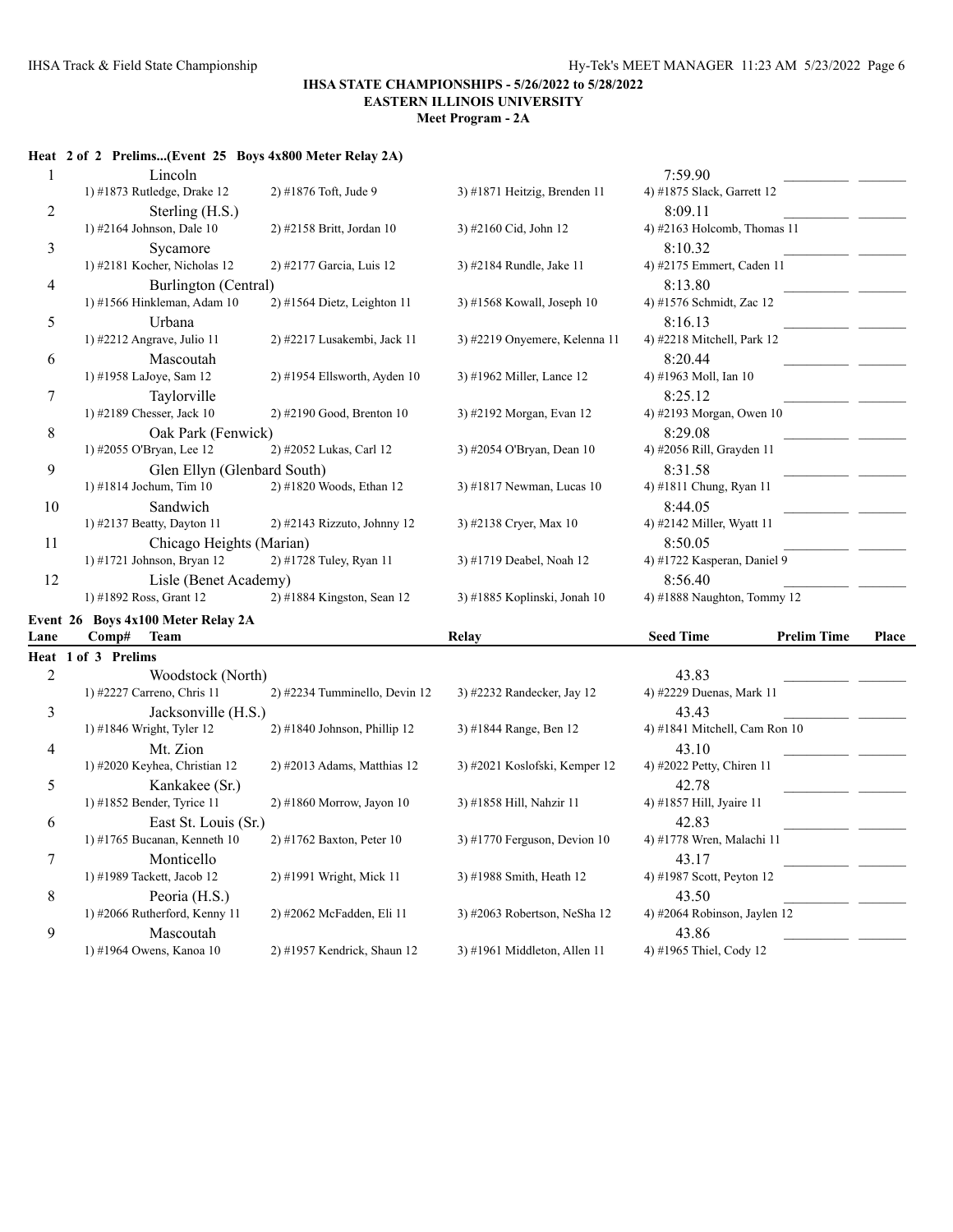**Meet Program - 2A**

|                | Heat 2 of 3 Prelims(Event 26 Boys 4x100 Meter Relay 2A) |                                |                                    |                               |
|----------------|---------------------------------------------------------|--------------------------------|------------------------------------|-------------------------------|
|                | Chicago (DePaul College Prep                            |                                |                                    | 45.06                         |
|                | 1) #1618 Russette, Matthew 11                           | 2) #1619 Stange, Alex 10       | 3) #1617 Roth, Adam 10             | 4) #1613 McClendon, Jahri 9   |
| $\overline{2}$ | Streator (Twp.)                                         |                                |                                    | 43.77                         |
|                | 1) #2172 Stevens, Cade 12                               | $2)$ #2168 Jeffries, Collin 10 | 3) #2167 Goforth, Quentin 9        | 4) #2166 Ford, Aneefy 11      |
| 3              | Burbank (St. Laurence)                                  |                                |                                    | 43.32                         |
|                | 1) #1556 Ochoa, Matt 12                                 | 2) #1561 Williams, Adrian 12   | 3) #1560 Rizzs, Harley 9           | 4) #1557 Parker, DeShawn 12   |
| $\overline{4}$ | Burlington (Central)                                    |                                |                                    | 43.08                         |
|                | 1) #1579 Zaccaria, Alec 12                              | 2) #1578 Stahl, Dylan 12       | 3) #1574 Sarvis, Gavin 12          | 4) #1571 Milas, Nolan 11      |
| 5              | Troy (Triad)                                            |                                |                                    | 42.74                         |
|                | 1) #2200 Darby, Tristan 11                              | 2) #2199 Crockarell, Tashon 10 | 3) #2209 Warren, Cory 10           | 4) #2210 Yohannes, Louis 9    |
| 6              | Sycamore                                                |                                |                                    | 42.94                         |
|                | 1) #2185 Schmidt, Noah 12                               | 2) #2180 Huber, Kyle 12        | 3) #2182 Oestreicher, Jeffrey 12   | 4) #2176 Garcia, Alec 12      |
| 7              | Princeton                                               |                                |                                    | 43.18                         |
|                | 1) #2088 Davis, Teegan 11                               | $2)$ #2094 Thompson, Ethan 12  | 3) #2090 Harp, Drew 12             | 4) #2089 Fogarty, Keegan 12   |
| $\,8\,$        | Lisle (Benet Academy)                                   |                                |                                    | 43.59                         |
|                | 1) #1878 Baker, Michael 11                              | 2) #1894 Schneid, Carson 12    | 3) #1896 Takahashi, Owen 11        | 4) #1879 Charter, Chris 10    |
| 9              | Chicago (South Shore Interna                            |                                |                                    | 44.23                         |
|                | 1) #1677 Greenwood, Amari 9                             | 2) #1682 Nelson, Kristian 12   | 3) #1678 Harrington, Tae'Vion $10$ | 4) #1679 Madison, Jaylen 12   |
|                | Heat 3 of 3 Prelims                                     |                                |                                    |                               |
| $\mathbf{1}$   | Chicago (Payton)                                        |                                |                                    | 45.02                         |
|                | 1) #1658 Giggetts, Morrison 10                          | $2)$ #1666 Nicewick, Henry 10  | 3) #1663 Keith, Clarence 12        | 4) #1668 Reese, Ayinde 12     |
| $\overline{c}$ | Country Club Hills (Hillcres                            |                                |                                    | 43.75                         |
|                | 1) #1743 Simmons, Jason 11                              | 2) #1739 Bills, Kvion 12       | 3) #1744 Williams, Kevon 12        | 4) #1740 Lawrence, Jaqorey 11 |
| 3              | Maple Park (Kaneland)                                   |                                |                                    | 43.29                         |
|                | 1) #1932 Ruchaj, Chris 11                               | 2) #1922 Bass, Lucas 12        | 3) #1926 Gagne, Sam 12             | 4) #1930 Rebacz, Nathan 12    |
| $\overline{4}$ | Bartonville (Limestone)                                 |                                |                                    | 43.07                         |
|                | 1) #1531 Morse, Sam 12                                  | 2) #1527 Byard, Alexander 12   | 3) #1533 Schneider, Clay 12        | 4) #1529 Dusek, Reece 11      |
| 5              | Chicago (St. Rita)                                      |                                |                                    | 42.40                         |
|                | 1) #1688 Conley II, Wayne 12                            | 2) #1687 Brown, Kaleb 12       | 3) #1694 Nwagwu, EJ 12             | 4) #1693 Norton, Nikolas 12   |
| 6              | Peoria (Richwoods)                                      |                                |                                    | 43.01                         |
|                | 1) #2083 Rule, Zenon 11                                 | 2) #2078 Giles, Skylar 12      | 3) #2080 Oliva, Jeremiah 10        | 4) #2077 Dussett, Darrin 10   |
| 7              | Mt. Vernon (H.S.)                                       |                                |                                    | 43.23                         |
|                | 1) #2001 Garrett, Marcus 12                             | 2) #2004 Lash, Anthony 11      | 3) #2006 Morrison, Jacob 11        | 4) #2010 Sledge, Alec 12      |
| 8              | Richmond (R.-Burton)                                    |                                |                                    | 43.62                         |
|                | 1) #2106 Jacoby, Landon 12                              | 2) #2108 Martens, Jack 10      | 3) #2107 Kalinowski, Dan 10        | 4) #2112 Verdoni, Jack 12     |
| 9              | Lombard (Montini)                                       |                                |                                    | 44.50                         |
|                | 1) #1900 Goff, Jonathan 11                              | 2) #1901 Hemmersmeier, Luke 11 | 3) #1897 Asay, George 10           | 4) #1909 Ugorji, Josh 11      |
|                |                                                         |                                |                                    |                               |

#### **Event 28 Boys 110 Meter Hurdles 2A**

| Lane | Comp#               | <b>Name</b>         | <b>Year School</b> | <b>Seed Time</b> | <b>Prelim Time</b> | Place |
|------|---------------------|---------------------|--------------------|------------------|--------------------|-------|
|      | Heat 1 of 3 Prelims |                     |                    |                  |                    |       |
|      | 1652                | Koya-Oyefuwa, Ameen | 10 Chicago (Nor    | 16.34            |                    |       |
|      | 2124                | Marcum, Matthew     | 12 Rock Falls      | 15.83            |                    |       |
| 4    | 1776                | Taylor, Demarlynn   | 11 East St. Lou    | 15.36            |                    |       |
|      | 1584                | Lyons, Keshawn      | 11 Cahokia (H.S.)  | 14.64            |                    |       |
| 6    | 1882                | Huang, Jason        | 12 Lisle (Benet    | 14.67            |                    |       |
|      | 1804                | Rapps, Jacob        | 10 Geneseo         | 15.61            |                    |       |
| 8    | 1792                | Pierce, Bayley      | 12 Freeport        | 15.83            |                    |       |
| 9    | 2043                | Dusza, David        | 11 Norridge (Ri    | 16.57            |                    |       |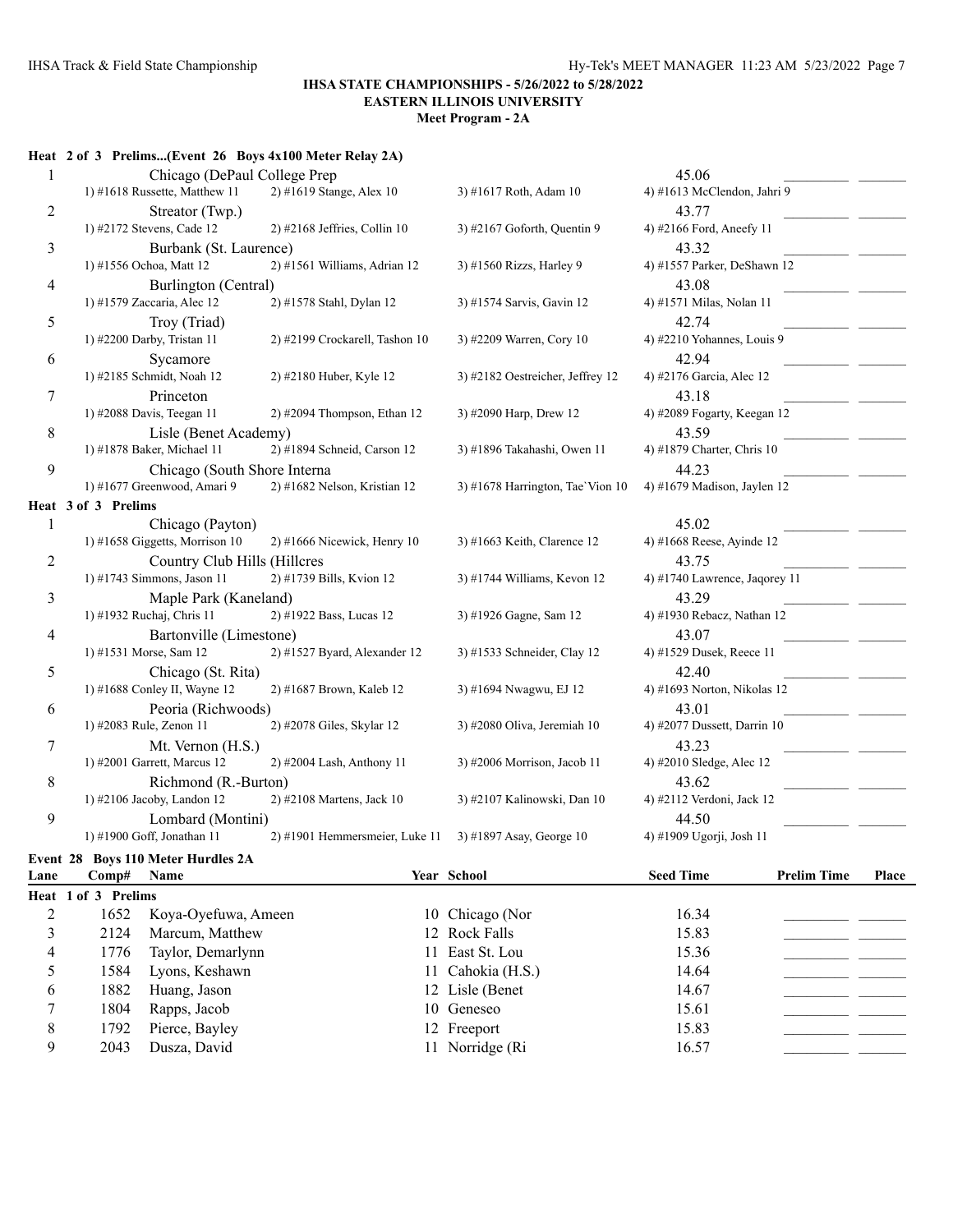# **IHSA STATE CHAMPIONSHIPS - 5/26/2022 to 5/28/2022**

**EASTERN ILLINOIS UNIVERSITY**

|                  |                     | Heat 2 of 3 Prelims(Event 28 Boys 110 Meter Hurdles 2A) |    |                                               |                  |                    |       |
|------------------|---------------------|---------------------------------------------------------|----|-----------------------------------------------|------------------|--------------------|-------|
| $\overline{c}$   | 2223                | Kniola, Jared                                           |    | 11 Woodstock                                  | 16.30            |                    |       |
| 3                | 2031                | Gomez, Javier                                           |    | 12 Niles (North                               | 15.81            |                    |       |
| 4                | 1746                | Taylor, Jackson                                         |    | 12 Decatur (Eis                               | 15.32            |                    |       |
| 5                | 2010                | Sledge, Alec                                            |    | 12 Mt. Vernon (H.S.)                          | 14.51            |                    |       |
| 6                | 1641                | Bossie, Jaden                                           | 11 | Chicago (Mt.                                  | 14.79            |                    |       |
| 7                | 1731                | Hulett, Nolin                                           |    | 12 Chillicothe                                | 15.67            |                    |       |
| 8                | 1741                | McNeal, Jabari                                          |    | 12 Country Club                               | 16.09            |                    |       |
| 9                | 1601                | Jones, Joe                                              |    | 10 Chicago (De                                | 16.72            |                    |       |
|                  | Heat 3 of 3 Prelims |                                                         |    |                                               |                  |                    |       |
| 1                | 1674                | Tramil, Anton                                           |    | 12 Chicago (Pho                               | 18.15            |                    |       |
| $\overline{c}$   | 1761                | Erdman, Andrew                                          |    | 12 Dunlap                                     | 16.19            |                    |       |
| 3                | 1596                | Wood, Miles                                             |    | 12 Champaign (C                               | 15.75            |                    |       |
| 4                | 1868                | Aimone, Brett                                           |    | 11 LaSalle (L.-Peru)                          | 15.17            |                    |       |
| 5                | 2087                | Johnson, DeWayne                                        |    | 12 Pontiac                                    | 14.18            |                    |       |
| 6                | 1786                | Bazzell, Dylan                                          |    | 11 Fairbury (Pr                               | 14.91            |                    |       |
| 7                | 1856                | Hall, Nickolos                                          |    | 12 Kankakee (Sr.)                             | 15.71            |                    |       |
| 8                | 2145                | Robinson, Austin                                        | 11 | Springfield                                   | 16.09            |                    |       |
| 9                | 1810                | Bryan, Harper                                           |    | 10 Glen Ellyn (                               | 16.81            |                    |       |
| Event 29         |                     | <b>Boys 100 Meter Dash 2A</b>                           |    |                                               |                  |                    |       |
| Lane             | Comp#               | Name                                                    |    | Year School                                   | <b>Seed Time</b> | <b>Prelim Time</b> | Place |
|                  | Heat 1 of 4 Prelims |                                                         |    |                                               |                  |                    |       |
| $\overline{c}$   | 1658                | Giggetts, Morrison                                      |    | 10 Chicago (Payton)                           | 11.35            |                    |       |
|                  |                     |                                                         |    |                                               |                  |                    |       |
| 3                | 1808                | Abracia-Wendel, Sean                                    |    | 12 Genoa (G.-Ki                               | 11.09            |                    |       |
| 4                | 1766                | Buchanon, Kenneth                                       |    | 10 East St. Lou                               | 10.98            |                    |       |
| 5                | 2020                | Keyhea, Christian                                       |    | 12 Mt. Zion                                   | 10.82            |                    |       |
| 6                | 1628                | Spaulding, Joseph                                       |    | 12 Chicago (King)                             | 10.86            |                    |       |
| $\sqrt{ }$       | 2089                | Fogarty, Keegan                                         |    | 12 Princeton                                  | 11.00            |                    |       |
| $\,8\,$          | 1693                | Norton, Nikolas                                         |    | 12 Chicago (St. Rita)                         | 11.10            |                    |       |
| 9                | 2070                | Cranford, Jerome                                        |    | 12 Peoria (Manual)                            | 11.38            |                    |       |
|                  | Heat 2 of 4 Prelims |                                                         |    |                                               |                  |                    |       |
| $\overline{c}$   | 2078                | Giles, Skylar                                           |    | 12 Peoria (Richwoods)                         | 11.29            |                    |       |
| 3                | 1936                | Holst, Josh                                             | 11 | Marengo                                       | 11.06            |                    |       |
| 4                | 1682                | Nelson, Kristian                                        |    | 12 Chicago (Sou                               | 10.98            |                    |       |
| 5                | 1825                | Nelson, Chris                                           |    | 9 Herrin (H.S.)                               | 10.74            |                    |       |
| 6                | 1793                | Feyen, Dawson                                           |    | 12 Galena (H.S.)                              | 10.94            |                    |       |
| $\boldsymbol{7}$ | 1571                | Milas, Nolan                                            |    | 11 Burlington (                               | 11.01            |                    |       |
| $8\phantom{1}$   | 1778                | Wren, Malachi                                           |    | 11 East St. Lou                               | 11.11            |                    |       |
| 9                | 1613                | McClendon, Jahri                                        |    | 9 Chicago (DeP                                | 11.45            |                    |       |
|                  | Heat 3 of 4 Prelims |                                                         |    |                                               |                  |                    |       |
| 2                | 1900                | Goff, Jonathan                                          |    | 11 Lombard (Montini)                          | 11.25            |                    |       |
| 3                | 1989                | Tackett, Jacob                                          |    | 12 Monticello                                 | 11.04            |                    |       |
| 4                | 1860                | Morrow, Jayon                                           |    | 10 Kankakee (Sr.)                             | 10.97            |                    |       |
| 5                | 1993                | Johnston, Myles                                         |    | 12 Morris                                     | 10.62            |                    |       |
| 6                | 2172                | Stevens, Cade                                           |    | 12 Streator (Twp.)                            | 10.94            |                    |       |
| 7<br>8           | 2229<br>1687        | Duenas, Mark<br>Brown, Kaleb                            |    | 11 Woodstock (North)<br>12 Chicago (St. Rita) | 11.03<br>11.11   |                    |       |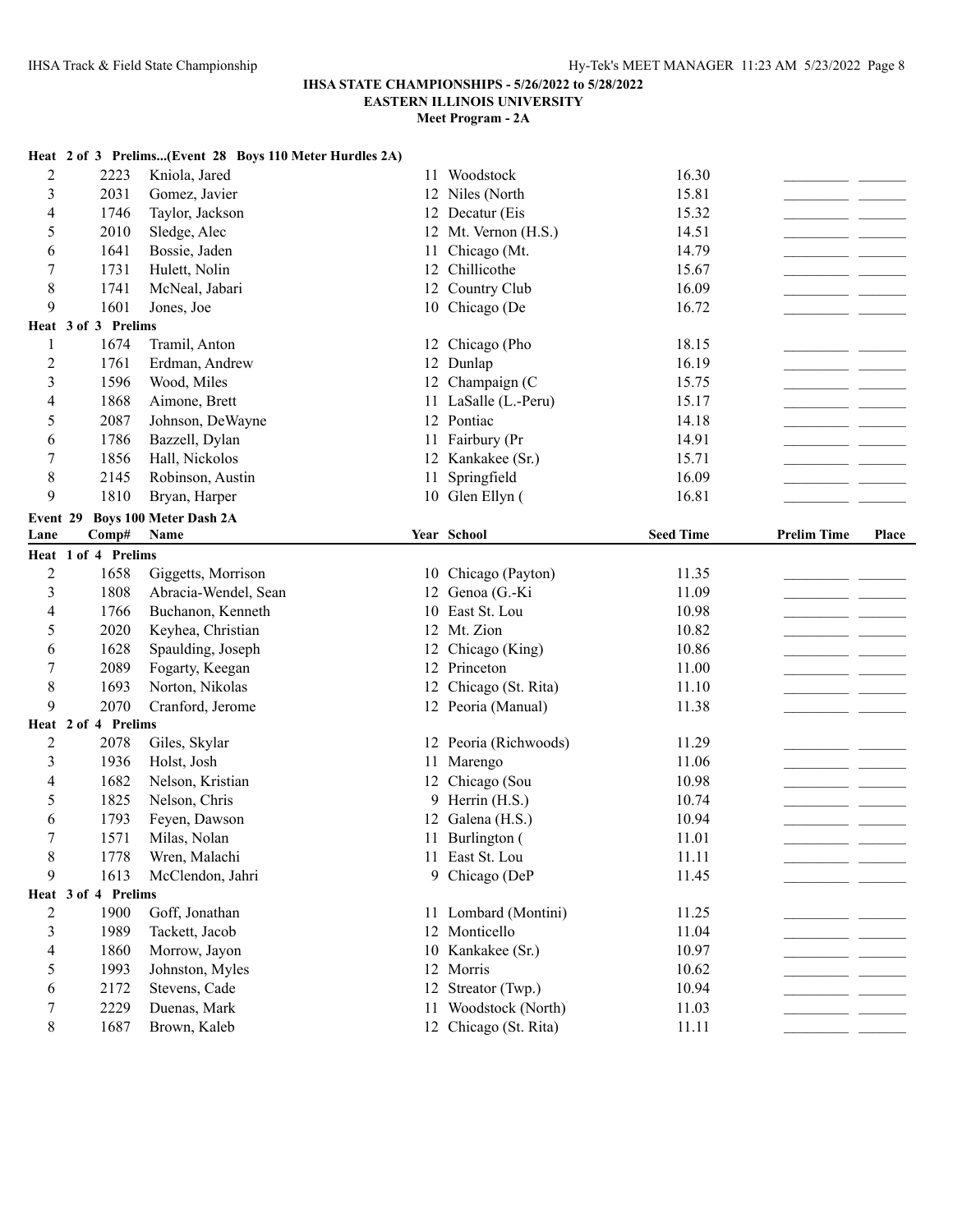|                |                     | Heat 4 of 4 Prelims(Event 29 Boys 100 Meter Dash 2A) |    |                       |                  |                    |       |
|----------------|---------------------|------------------------------------------------------|----|-----------------------|------------------|--------------------|-------|
| $\overline{2}$ | 1819                | Williams, Cameron                                    |    | 10 Glen Ellyn (       | 11.14            |                    |       |
| 3              | 1849                | Board, Josh                                          | 10 | Joliet (Cath          | 11.04            |                    |       |
| $\overline{4}$ | 1730                | Waller, Braydon                                      | 11 | Chicago Heig          | 10.95            |                    |       |
| 5              | 2166                | Ford, Aneefy                                         | 11 | Streator (Twp.)       | 10.59            |                    |       |
| 6              | 2131                | Johnson, Rasheed                                     |    | 10 Rockford (Bo       | 10.94            |                    |       |
| $\overline{7}$ | 1823                | Lukens, Kyrese                                       |    | 9 Herrin (H.S.)       | 11.04            |                    |       |
| 8              | 1518                | Rinkel, Mason                                        |    | 12 Aurora (Illi       | 11.12            |                    |       |
| Event 30       |                     | <b>Boys 800 Meter Run 2A</b>                         |    |                       |                  |                    |       |
| Lane           | Comp#               | Name                                                 |    | Year School           | <b>Seed Time</b> | <b>Prelim Time</b> | Place |
|                | Heat 1 of 2 Prelims |                                                      |    |                       |                  |                    |       |
| 1              | 1536                | Genisio, Gavin                                       |    | 10 Benton             | 1:54.60          |                    |       |
| $\overline{c}$ | 2038                | Rice, Ryan                                           |    | 12 Normal (Univ       | 1:57.83          |                    |       |
| 3              | 2033                | Masaka, Mark                                         |    | 12 Niles (North       | 1:58.71          |                    |       |
| 4              | 2007                | Mygatt, Trey                                         |    | 10 Mt. Vernon (H.S.)  | 1:59.39          |                    |       |
| 5              | 1997                | Knoop, Layton                                        |    | 10 Morton             | 2:00.15          |                    |       |
| 6              | 1602                | Pitre, Chase                                         | 12 | Chicago (De           | 2:00.43          |                    |       |
| 7              | 1670                | Wilkin, Elias                                        | 12 | Chicago (Payton)      | 2:01.36          |                    |       |
| 8              | 1514                | Hilby, Patrick                                       |    | 10 Aurora (Cent       | 2:01.69          |                    |       |
| 9              | 2163                | Holcomb, Thomas                                      | 11 | Sterling (H.S.)       | 2:04.09          |                    |       |
| 10             | 1772                | Ivy, Darris                                          |    | 9 East St. Lou        | 2:04.23          |                    |       |
| 11             | 1834                | Morgan, Ben                                          |    | 12 Herscher           | 2:06.03          |                    |       |
| 12             | 2056                | Rill, Grayden                                        |    | 11 Oak Park (Fenwick) | 2:09.02          |                    |       |
|                | Heat 2 of 2 Prelims |                                                      |    |                       |                  |                    |       |
| 1              | 1875                | Slack, Garrett                                       |    | 12 Lincoln            | 1:54.20          |                    |       |
| $\overline{2}$ | 2014                | Atkinson, Sam                                        |    | 11 Mt. Zion           | 1:55.34          |                    |       |
| 3              | 2175                | Emmert, Caden                                        | 11 | Sycamore              | 1:58.48          |                    |       |
| 4              | 1867                | Whitehead, Payton                                    |    | 10 Lake Villa (Lakes) | 1:59.17          |                    |       |
| 5              | 2148                | Dare, Owen                                           | 12 | Stanford (Olympia)    | 1:59.49          |                    |       |
| 6              | 1683                | Ranson, Dion                                         | 11 | Chicago (Sou          | 2:00.17          |                    |       |
| 7              | 2154                | Schardan, Brad                                       |    | 12 Stanford (Olympia) | 2:00.80          |                    |       |
| 8              | 1606                | Castette, Ethan                                      |    | 12 Chicago (DeP       | 2:01.36          |                    |       |
| 9              | 1540                | Henderson, Aslan                                     |    | 12 Bethalto (Ci       | 2:01.78          |                    |       |
| 10             | 1895                | Schneid, Griffin                                     |    | 9 Lisle (Benet        | 2:04.16          |                    |       |
| 11             | 1781                | Fernandez, Nathan                                    |    | 11 Evergreen Park     | 2:05.93          |                    |       |
| 12             | 2055                | O'Bryan, Lee                                         |    | 12 Oak Park (Fenwick) | 2:07.88          |                    |       |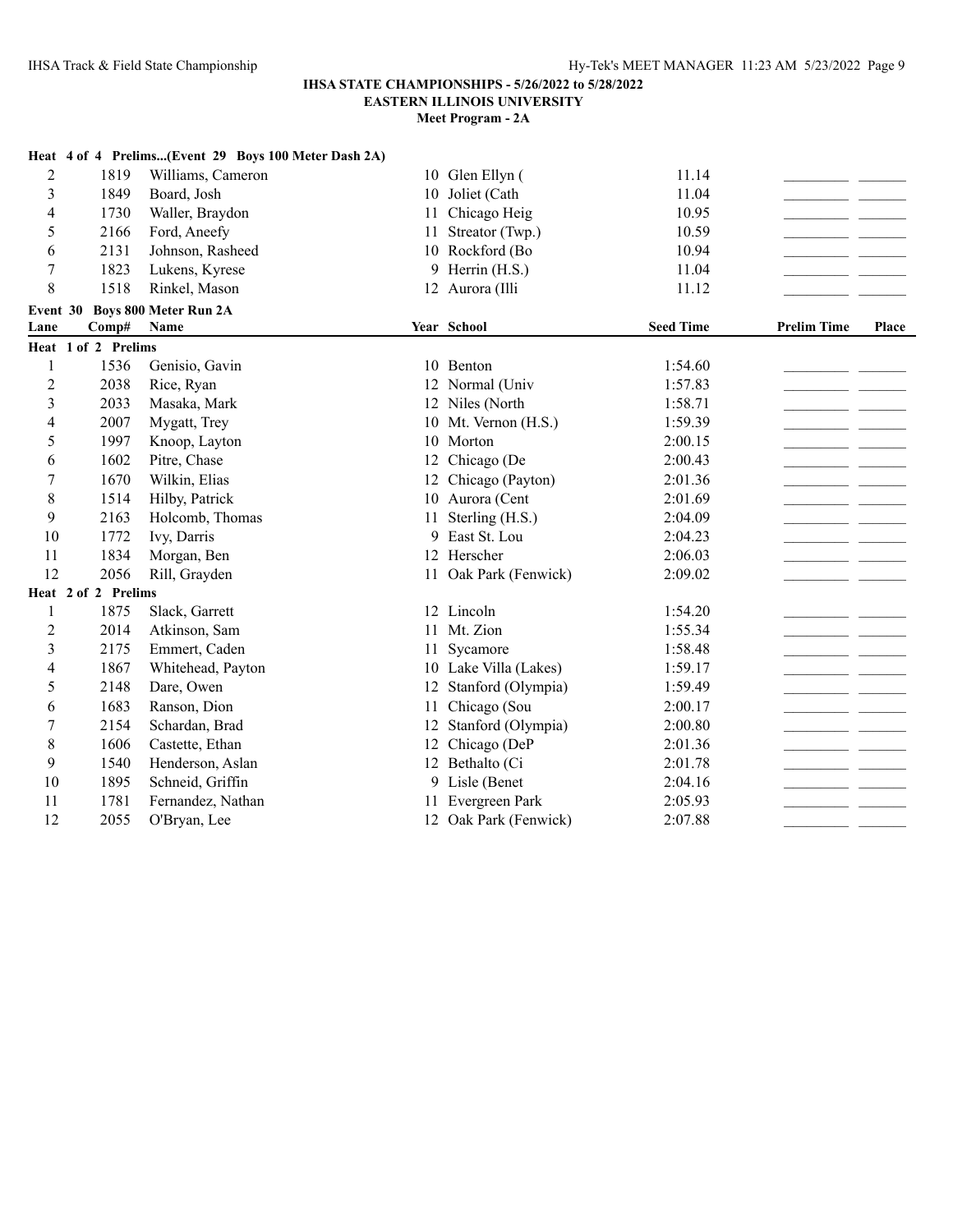**Meet Program - 2A**

#### **Event 31 Boys 4x200 Meter Relay 2A**

| Lane           | <b>Team</b><br>Comp#          |                                                              | Relay                             | <b>Seed Time</b>                 | <b>Prelim Time</b> | Place |
|----------------|-------------------------------|--------------------------------------------------------------|-----------------------------------|----------------------------------|--------------------|-------|
|                | Heat 1 of 3 Prelims           |                                                              |                                   |                                  |                    |       |
| $\overline{c}$ | Chicago (DePaul College Prep) |                                                              |                                   | 1:35.84                          |                    |       |
|                | 1) #1617 Roth, Adam 10        | 2) #1610 Gould, Dylan 9                                      | 3) #1619 Stange, Alex 10          | 4) #1613 McClendon, Jahri 9      |                    |       |
| 3              | Chicago (King)                |                                                              |                                   | 1:32.31                          |                    |       |
|                | 1) #1623 Fisher, Ryan 12      | 2) #1626 McLaren, Tahj 12                                    | 3) #1624 Johnson, Xavier 10       | 4) #1628 Spaulding, Joseph 12    |                    |       |
| 4              | Richmond (R.-Burton)          |                                                              |                                   | 1:30.87                          |                    |       |
|                | 1) #2111 Rockwell, Tristan 12 | 2) #2110 Rockwell, Sean 10                                   | 3) #2109 Miller, Joe 11           | 4) #2112 Verdoni, Jack 12        |                    |       |
| 5              | East St. Louis (Sr.)          |                                                              |                                   | 1:29.97                          |                    |       |
|                | 1) #1762 Baxton, Peter 10     | 2) #1774 Montgomery, Devion 11                               | 3) #1778 Wren, Malachi 11         | 4) #1767 Chairs, Antwan 12       |                    |       |
| 6              | Mt. Zion                      |                                                              |                                   | 1:30.03                          |                    |       |
|                | 1) #2020 Keyhea, Christian 12 | 2) #2022 Petty, Chiren 11                                    | 3) #2021 Koslofski, Kemper 12     | 4) #2013 Adams, Matthias 12      |                    |       |
| 7              | Maple Park (Kaneland)         |                                                              |                                   | 1:30.98                          |                    |       |
|                | 1) #1929 Phillips, Corey 12   | 2) #1932 Ruchaj, Chris 11                                    | 3) #1926 Gagne, Sam 12            | 4) #1930 Rebacz, Nathan 12       |                    |       |
| 8              | Galesburg (H.S.)              |                                                              |                                   | 1:32.53                          |                    |       |
|                | 1) #1803 Thomas, Bryson 11    | 2) #1797 Derry, Koen 12                                      | 3) #1802 Richardson, Amarie 10    | 4) #1801 Outlaw, Adrian 12       |                    |       |
| 9              | Chicago (Noble/ITW Speer)     |                                                              |                                   | 1:36.18                          |                    |       |
|                | 1) #1646 Estrada, Emanuel 12  | 2) #1647 Figueroa, Omar 11                                   | 3) #1651 Treadwell, Alexander 12  | 4) #1650 Porter, Malichi 12      |                    |       |
|                | Heat 2 of 3 Prelims           |                                                              |                                   |                                  |                    |       |
| 2              | Woodstock (North)             |                                                              |                                   | 1:34.21                          |                    |       |
|                | 1) #2227 Carreno, Chris 11    | 2) #2234 Tumminello, Devin 12                                | 3) #2232 Randecker, Jay 12        | 4) #2229 Duenas, Mark 11         |                    |       |
| 3              | Fairbury (Prairie Central)    |                                                              |                                   | 1:32.20                          |                    |       |
|                | 1) #1788 Dohman, Cody 12      | 2) #1784 Adams, Isaiah 12                                    | 3) #1785 Ault, Hudson 9           | 4) #1786 Bazzell, Dylan 11       |                    |       |
| 4              | Mt. Vernon (H.S.)             |                                                              |                                   | 1:30.64                          |                    |       |
|                | 1) #2000 Davis, Fischer 11    | 2) #2001 Garrett, Marcus 12                                  | 3) #2002 Hicks, Judd 11           | 4) #2004 Lash, Anthony 11        |                    |       |
| 5              | Herrin (H.S.)                 |                                                              |                                   | 1:29.92                          |                    |       |
|                | 1) #1822 Clough, Logan 10     | $2)$ #1823 Lukens, Kyrese 9                                  | 3) #1824 Miles, Caden 12          | 4) #1825 Nelson, Chris 9         |                    |       |
| 6              | Burbank (St. Laurence)        |                                                              |                                   | 1:30.15                          |                    |       |
|                | 1) #1556 Ochoa, Matt 12       | 2) #1557 Parker, DeShawn 12                                  | 3) #1558 Potter, Allan 11         | 4) #1561 Williams, Adrian 12     |                    |       |
| 7              | Chicago Heights (Marian)      |                                                              |                                   | 1:31.67                          |                    |       |
|                | 1) #1717 Alexander, Austin 10 | 2) #1729 VanHootegem, Michael 11 3) #1730 Waller, Braydon 11 |                                   | 4) #1718 Davis, Miles 12         |                    |       |
| 8              | Lisle (Benet Academy)         |                                                              |                                   | 1:32.70                          |                    |       |
|                | 1) #1878 Baker, Michael 11    | 2) #1887 Moede, Kyle 12                                      | 3) #1883 Keating, Danny 10        | 4) #1879 Charter, Chris 10       |                    |       |
|                | Heat 3 of 3 Prelims           |                                                              |                                   |                                  |                    |       |
| 2              | Chicago (Westinghouse Colleg  |                                                              |                                   | 1:33.73                          |                    |       |
|                | 1) #1715 Randall, Tyler 11    | 2) #1711 Booker, Camron 12                                   | 3) #1716 Windfield Jr, Leavell 10 | 4) #1713 Mathews Jr, Tracy 12    |                    |       |
| 3              | Peoria (Manual)               |                                                              |                                   | 1:32.14                          |                    |       |
|                | 1) #2070 Cranford, Jerome 12  | 2) #2073 Johnson, Taijuan 12                                 | 3) #2072 GIles Jr., Ollie 11      | 4) #2069 Cornelious, Tramere 12  |                    |       |
| 4              | Monticello                    |                                                              |                                   | 1:30.33                          |                    |       |
|                | 1) #1989 Tackett, Jacob 12    | 2) #1991 Wright, Mick 11                                     | 3) #1988 Smith, Heath 12          | 4) #1987 Scott, Peyton 12        |                    |       |
| 5              | Kankakee (Sr.)                |                                                              |                                   | 1:29.83                          |                    |       |
|                | 1) #1861 Townsend, Jalen 12   | 2) #1854 Brown, Aarion 12                                    | 3) #1858 Hill, Nahzir 11          | 4) #1857 Hill, Jyaire 11         |                    |       |
| 6              | Troy (Triad)                  |                                                              |                                   | 1:30.28                          |                    |       |
|                | 1) #2200 Darby, Tristan 11    | $2)$ #2210 Yohannes, Louis 9                                 | 3) #2209 Warren, Cory 10          | 4) #2198 Cigliana, Juliano 12    |                    |       |
| 7              | Sycamore                      |                                                              |                                   | 1:31.68                          |                    |       |
|                | 1) #2188 Stewart, William 12  | 2) #2185 Schmidt, Noah 12                                    | 3) #2180 Huber, Kyle 12           | 4) #2182 Oestreicher, Jeffrey 12 |                    |       |
| 8              | Chicago (St. Rita)            |                                                              |                                   | 1:33.41                          |                    |       |
|                | 1) #1687 Brown, Kaleb 12      | 2) #1693 Norton, Nikolas 12                                  | 3) #1694 Nwagwu, EJ 12            | 4) #1688 Conley II, Wayne 12     |                    |       |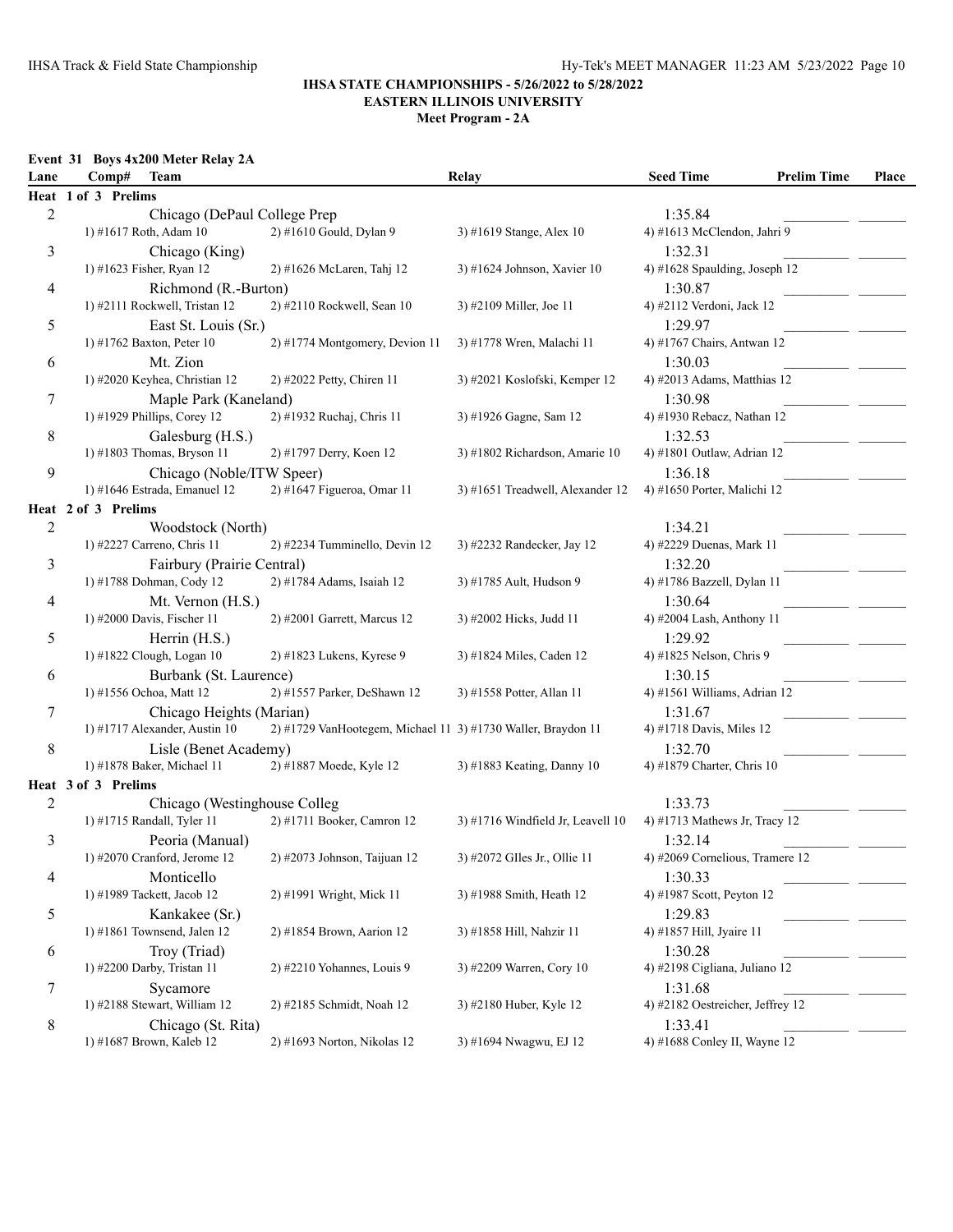### **IHSA STATE CHAMPIONSHIPS - 5/26/2022 to 5/28/2022 EASTERN ILLINOIS UNIVERSITY**

**Meet Program - 2A**

|                         |                     | Event 32 Boys 400 Meter Dash 2A  |    |                      |                  |                    |              |
|-------------------------|---------------------|----------------------------------|----|----------------------|------------------|--------------------|--------------|
| Lane                    | Comp#               | Name                             |    | Year School          | <b>Seed Time</b> | <b>Prelim Time</b> | <b>Place</b> |
|                         | Heat 1 of 3 Prelims |                                  |    |                      |                  |                    |              |
| $\overline{2}$          | 2113                | Hannah III, John                 |    | 9 Richton Park       | 52.35            |                    |              |
| $\overline{\mathbf{3}}$ | 2120                | Loy, Spencer                     |    | 12 Rochester         | 50.90            |                    |              |
| $\overline{4}$          | 1768                | Cross, Timothy                   | 11 | East St. Lou         | 50.13            |                    |              |
| 5                       | 1860                | Morrow, Jayon                    |    | 10 Kankakee (Sr.)    | 49.60            |                    |              |
| 6                       | 1950                | Wilson, Bryson                   | 12 | Marion               | 49.76            |                    |              |
| $\overline{7}$          | 1529                | Dusek, Reece                     | 11 | Bartonville          | 50.24            |                    |              |
| 8                       | 1747                | Gusse, Jacob                     |    | 12 Dixon (H.S.)      | 50.99            |                    |              |
| 9                       | 2049                | Brooks, Matthew                  |    | 10 North Chicago     | 52.37            |                    |              |
|                         | Heat 2 of 3 Prelims |                                  |    |                      |                  |                    |              |
| $\overline{2}$          | 1905                | May, Tommy                       |    | 12 Lombard (Montini) | 51.69            |                    |              |
| 3                       | 2027                | Horak, Jude                      |    | 11 New Lenox (P      | 50.81            |                    |              |
| $\overline{4}$          | 1521                | Burroughs, Jackson               |    | 12 Aurora (Marm      | 50.13            |                    |              |
| 5                       | 2214                | Gilbert, Jackson                 |    | 11 Urbana            | 49.57            |                    |              |
| 6                       | 2014                | Atkinson, Sam                    |    | 11 Mt. Zion          | 49.92            |                    |              |
| 7                       | 1548                | Price, Marcus                    |    | 12 Breese (Central)  | 50.30            |                    |              |
| 8                       | 1800                | Nseka, Plamedi                   |    | 10 Galesburg (H.S.)  | 51.01            |                    |              |
| 9                       | 1618                | Russette, Matthew                |    | 11 Chicago (DeP      | 52.40            |                    |              |
|                         | Heat 3 of 3 Prelims |                                  |    |                      |                  |                    |              |
| 1                       | 1559                | Redd, Bryant                     |    | 9 Burbank (St.       | 54.68            |                    |              |
| $\overline{2}$          | 1636                | Sayles, Bryce                    | 11 | Chicago (Lindblom)   | 51.22            |                    |              |
| 3                       | 1694                | Nwagwu, EJ                       | 12 | Chicago (St. Rita)   | 50.41            |                    |              |
| 4                       | 1793                | Feyen, Dawson                    | 12 | Galena (H.S.)        | 50.12            |                    |              |
| 5                       | 1514                | Hilby, Patrick                   |    | 10 Aurora (Cent      | 49.54            |                    |              |
| 6                       | 1576                | Schmidt, Zac                     | 12 | Burlington (         | 50.08            |                    |              |
| 7                       | 1585                | Dedecker, Austin                 | 10 | Carbondale (H.S.)    | 50.41            |                    |              |
| 8                       | 1667                | Rainville, Evan                  | 11 | Chicago (Payton)     | 51.13            |                    |              |
| 9                       | 1847                | Hull, Forrest                    |    | 12 Johnsburg         | 53.51            |                    |              |
| Event 33                |                     | <b>Boys 300 Meter Hurdles 2A</b> |    |                      |                  |                    |              |
| Lane                    | Comp#               | Name                             |    | Year School          | <b>Seed Time</b> | <b>Prelim Time</b> | Place        |
|                         | Heat 1 of 3 Prelims |                                  |    |                      |                  |                    |              |
| $\overline{2}$          | 1810                | Bryan, Harper                    |    | 10 Glen Ellyn (      | 42.74            |                    |              |
| 3                       | 1715                | Randall, Tyler                   | 11 | Chicago (Wes         | 41.89            |                    |              |
| 4                       | 1792                | Pierce, Bayley                   | 12 | Freeport             | 40.92            |                    |              |
| 5                       | 2028                | Ondracek, Ryan                   |    | 12 New Lenox (P      | 40.07            |                    |              |

 2087 Johnson, DeWayne 12 Pontiac 40.26\_\_\_\_\_\_\_\_\_\_\_\_\_\_\_\_\_\_\_\_\_\_ \_\_\_\_\_\_\_ 1746 Taylor, Jackson 12 Decatur (Eis 41.11\_\_\_\_\_\_\_\_\_\_\_\_\_\_\_\_\_\_\_\_\_\_ \_\_\_\_\_\_\_ 1996 Berg, Preston 10 Morton 42.10\_\_\_\_\_\_\_\_\_\_\_\_\_\_\_\_\_\_\_\_\_\_ \_\_\_\_\_\_\_ 9 1690 Lee, Calvin 11 Chicago (St. Rita) 44.82 \_\_\_\_\_\_\_\_\_\_\_\_\_\_\_\_\_\_\_\_\_\_\_\_\_\_\_\_\_\_\_\_\_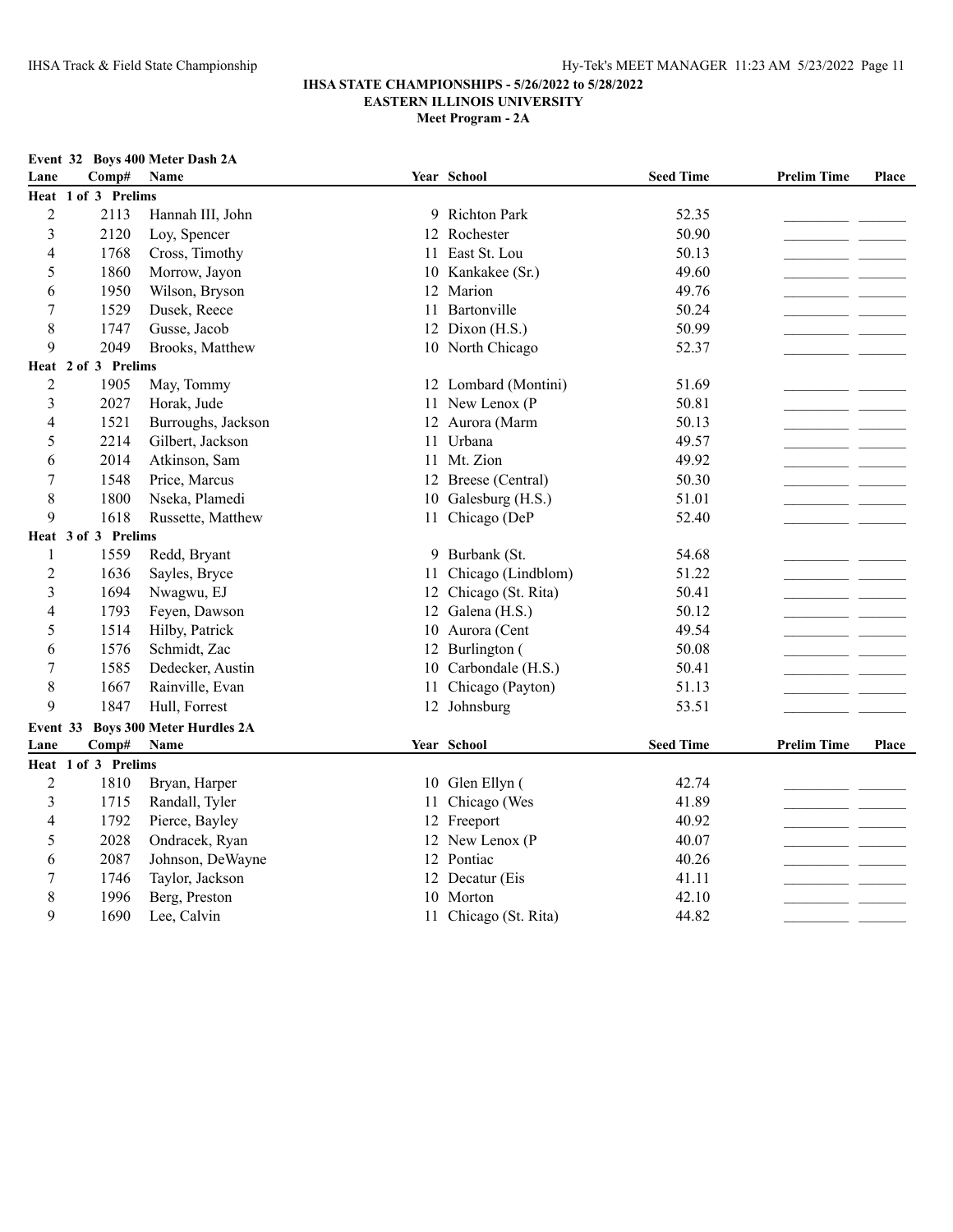# **IHSA STATE CHAMPIONSHIPS - 5/26/2022 to 5/28/2022**

**EASTERN ILLINOIS UNIVERSITY**

|                |                     | Heat 2 of 3 Prelims(Event 33 Boys 300 Meter Hurdles 2A) |    |                                                |                  |                                   |       |
|----------------|---------------------|---------------------------------------------------------|----|------------------------------------------------|------------------|-----------------------------------|-------|
| 2              | 1741                | McNeal, Jabari                                          |    | 12 Country Club                                | 42.57            |                                   |       |
| 3              | 2155                | Uphoff, Keagan                                          |    | 10 Stanford (Olympia)                          | 41.75            |                                   |       |
| 4              | 2010                | Sledge, Alec                                            |    | 12 Mt. Vernon (H.S.)                           | 40.56            |                                   |       |
| 5              | 2124                | Marcum, Matthew                                         |    | 12 Rock Falls                                  | 40.01            | - -                               |       |
| 6              | 1776                | Taylor, Demarlynn                                       | 11 | East St. Lou                                   | 40.32            |                                   |       |
| 7              | 2059                | Travis, Chase                                           | 12 | Olney (Richl                                   | 41.24            |                                   |       |
| 8              | 1501                | Carlucci, Michael                                       |    | 12 Arlington He                                | 42.14            |                                   |       |
| 9              | 1649                | Lugo, Armando                                           |    | 12 Chicago (Nob                                | 45.62            |                                   |       |
|                | Heat 3 of 3 Prelims |                                                         |    |                                                |                  |                                   |       |
| $\overline{2}$ | 2228                | Creighton, Landan                                       |    | 10 Woodstock (North)                           | 42.54            |                                   |       |
| 3              | 2204                | Harmon, Chase                                           | 12 | Troy (Triad)                                   | 41.75            |                                   |       |
| 4              | 1736                | Micetich, Christian                                     |    | 12 Coal City                                   | 40.55            |                                   |       |
| 5              | 1584                | Lyons, Keshawn                                          | 11 | Cahokia (H.S.)                                 | 39.99            |                                   |       |
| 6              | 1587                | Barton, Townsend                                        |    | 12 Carterville                                 | 40.33            |                                   |       |
| 7              | 1861                | Townsend, Jalen                                         |    | 12 Kankakee (Sr.)                              | 41.65            |                                   |       |
| $\,$ 8 $\,$    | 1641                | Bossie, Jaden                                           | 11 | Chicago (Mt.                                   | 42.25            |                                   |       |
| 9              | 1652                | Koya-Oyefuwa, Ameen                                     |    | 10 Chicago (Nor                                | 45.66            |                                   |       |
| Event 34       |                     | <b>Boys 1600 Meter Run 2A</b>                           |    |                                                |                  |                                   |       |
| Lane           | Comp#               | Name                                                    |    | Year School                                    | <b>Seed Time</b> | <b>Prelim Time</b>                | Place |
|                | Heat 1 of 2 Prelims |                                                         |    |                                                |                  |                                   |       |
| 1              | 1536                | Genisio, Gavin                                          |    | 10 Benton                                      | 4:19.49          |                                   |       |
|                |                     |                                                         |    |                                                |                  |                                   |       |
| $\overline{c}$ | 1562                | Baig, Yusuf                                             |    | 12 Burlington (                                | 4:23.69          |                                   |       |
| 3              | 1539                | Eldridge, Justice                                       |    | 10 Bethalto (Ci                                | 4:27.05          |                                   |       |
| 4              | 1509                | Schumacher, Michael                                     |    | 12 Arlington He                                | 4:29.78          |                                   |       |
| 5              | 2164                | Johnson, Dale                                           |    | 10 Sterling (H.S.)                             | 4:30.78          |                                   |       |
| 6              | 1537                | Collman, Jackson                                        |    | 11 Bethalto (Ci                                | 4:32.66          |                                   |       |
| 7              | 1994                | Welch, Kaden                                            |    | 11 Morris                                      | 4:35.72          |                                   |       |
| 8              | 1992                | Clark, Matt                                             |    | 12 Morris                                      | 4:36.39          | and the state of the              |       |
| 9              | 2030                | Elder, Max                                              |    | 11 Niles (North                                | 4:39.23          | the control of the control of the |       |
| 10             | 1722                | Kasperan, Daniel                                        |    | 9 Chicago Heig                                 | 4:45.01          |                                   |       |
| 11             | 1602                | Pitre, Chase                                            |    | 12 Chicago (De                                 | 4:57.83          |                                   |       |
| 12             | 1603                | Schonknecht, Gabriel                                    |    | 9 Chicago (De                                  | 4:58.45          |                                   |       |
|                | Heat 2 of 2 Prelims |                                                         |    |                                                |                  |                                   |       |
| 1              | 1530                | Georges, Wilson                                         |    | 12 Bartonville                                 | 4:09.47          |                                   |       |
| $\overline{c}$ | 1962                | Miller, Lance                                           | 12 | Mascoutah                                      | 4:23.39          |                                   |       |
| 3              | 1837                | Rogers, Drew                                            |    | 12 Herscher                                    | 4:25.06          |                                   |       |
| 4              | 2221                | Schwartz, Joe                                           |    | 11 Waterloo (H.S.)                             | 4:28.74          |                                   |       |
| 5              | 1612                | Kittrell, Mac                                           |    | 11 Chicago (DeP                                | 4:30.19          |                                   |       |
| 6              | 1609                | Flom, Owen                                              |    | 11 Chicago (DeP                                | 4:32.58          |                                   |       |
| 7              | 1871                | Heitzig, Brenden                                        |    | 11 Lincoln                                     | 4:33.31          |                                   |       |
| 8              | 1998                | Weeks, Josh                                             |    | 10 Morton                                      | 4:36.23          |                                   |       |
| 9              | 1745                | Smith, Cale                                             |    | 11 Decatur (Eis                                | 4:37.31          |                                   |       |
| $10\,$         | 2056                | Rill, Grayden                                           |    | 11 Oak Park (Fenwick)<br>10 Oak Park (Fenwick) | 4:39.70          |                                   |       |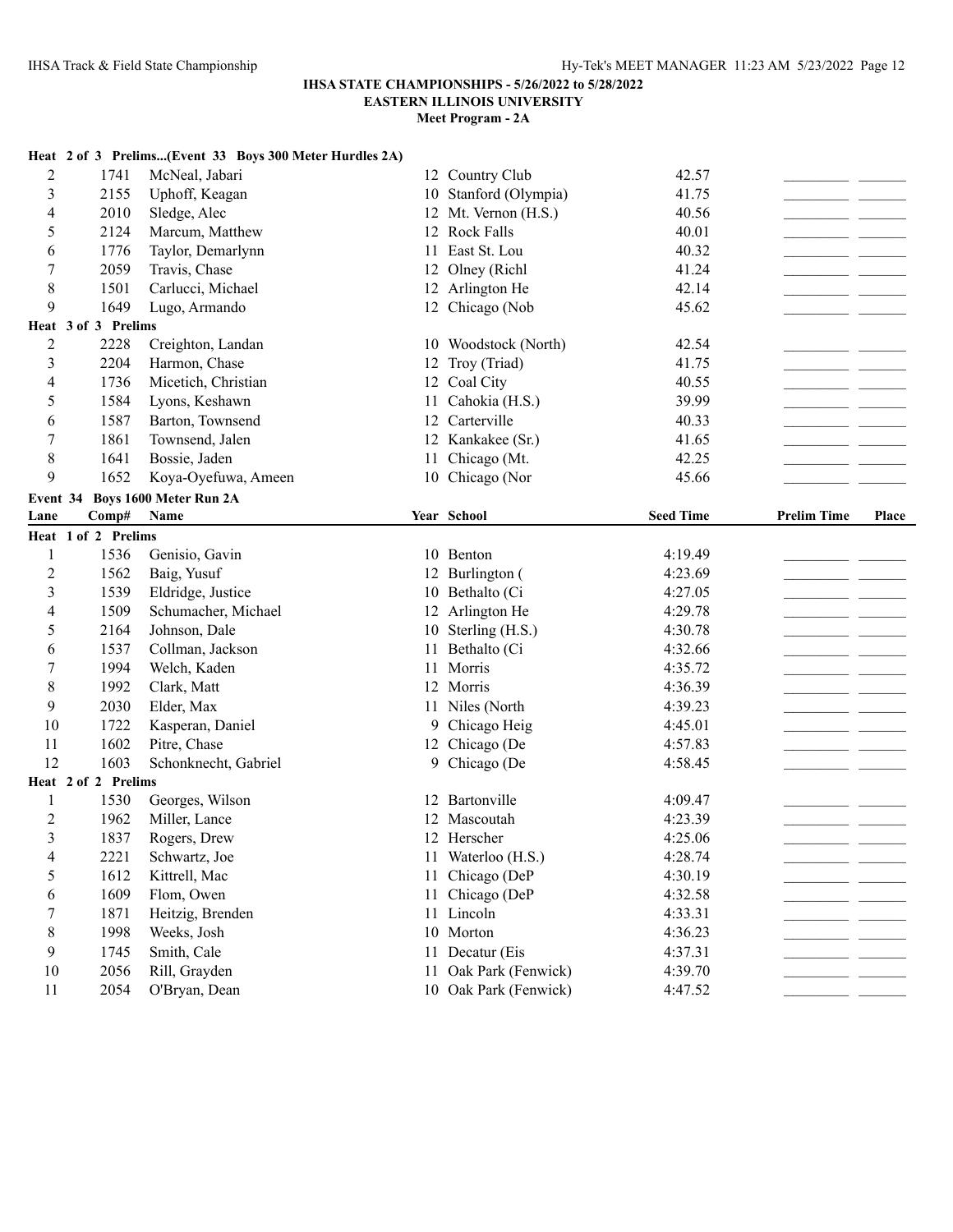|      | Event 35 Boys 200 Meter Dash 2A |  |  |
|------|---------------------------------|--|--|
| Lane | $Comn\#$ Name                   |  |  |

| Lane             | <b>DOAS FOR MILLER</b><br>Comp# Name |                                             |                                                           | Year School                 | <b>Seed Time</b>                       | <b>Prelim Time</b> | Place |
|------------------|--------------------------------------|---------------------------------------------|-----------------------------------------------------------|-----------------------------|----------------------------------------|--------------------|-------|
|                  | Heat 1 of 3 Prelims                  |                                             |                                                           |                             |                                        |                    |       |
| $\overline{2}$   | 2001                                 | Garrett, Marcus                             |                                                           | 12 Mt. Vernon (H.S.)        | 22.79                                  |                    |       |
| $\mathfrak{Z}$   | 1819                                 | Williams, Cameron                           |                                                           | 10 Glen Ellyn (             | 22.46                                  |                    |       |
| 4                | 2089                                 | Fogarty, Keegan                             |                                                           | 12 Princeton                | 22.26                                  |                    |       |
| 5                | 1860                                 | Morrow, Jayon                               |                                                           | 10 Kankakee (Sr.)           | 21.84                                  |                    |       |
| 6                | 1561                                 | Williams, Adrian                            |                                                           | 12 Burbank (St.             | 21.98                                  |                    |       |
| $\boldsymbol{7}$ | 2182                                 | Oestreicher, Jeffrey                        |                                                           | 12 Sycamore                 | 22.31                                  |                    |       |
| $\,$ 8 $\,$      | 1600                                 | Green Jr., John                             |                                                           | 12 Chicago (Agr             | 22.47                                  |                    |       |
| 9                | 1679                                 | Madison, Jaylen                             |                                                           | 12 Chicago (Sou             | 22.79                                  |                    |       |
|                  | Heat 2 of 3 Prelims                  |                                             |                                                           |                             |                                        |                    |       |
| $\overline{2}$   | 2087                                 | Johnson, DeWayne                            |                                                           | 12 Pontiac                  | 22.78                                  |                    |       |
| $\mathfrak{Z}$   | 1502                                 | Crawford, Daniel                            |                                                           | 12 Arlington He             | 22.43                                  |                    |       |
| $\overline{4}$   | 1857                                 | Hill, Jyaire                                |                                                           | 11 Kankakee (Sr.)           | 22.21                                  |                    |       |
| 5                | 2214                                 | Gilbert, Jackson                            |                                                           | 11 Urbana                   | 21.69                                  |                    |       |
| 6                | 1766                                 | Buchanon, Kenneth                           |                                                           | 10 East St. Lou             | 22.13                                  |                    |       |
| $\boldsymbol{7}$ | 1694                                 | Nwagwu, EJ                                  |                                                           | 12 Chicago (St. Rita)       | 22.31                                  |                    |       |
| $\,$ 8 $\,$      | 2078                                 | Giles, Skylar                               |                                                           | 12 Peoria (Richwoods)       | 22.49                                  |                    |       |
| 9                | 1618                                 | Russette, Matthew                           |                                                           | 11 Chicago (DeP             | 22.95                                  |                    |       |
|                  | Heat 3 of 3 Prelims                  |                                             |                                                           |                             |                                        |                    |       |
| $\mathbf{1}$     | 1668                                 | Reese, Ayinde                               |                                                           | 12 Chicago (Payton)         | 23.18                                  |                    |       |
| $\overline{2}$   | 2070                                 | Cranford, Jerome                            |                                                           | 12 Peoria (Manual)          | 22.76                                  |                    |       |
| $\mathfrak{Z}$   | 2049                                 | Brooks, Matthew                             |                                                           | 10 North Chicago            | 22.42                                  |                    |       |
| $\overline{4}$   | 1793                                 | Feyen, Dawson                               |                                                           | 12 Galena (H.S.)            | 22.20                                  |                    |       |
| 5                | 2020                                 | Keyhea, Christian                           |                                                           | 12 Mt. Zion                 | 21.66                                  |                    |       |
| 6                | 1825                                 | Nelson, Chris                               |                                                           | 9 Herrin (H.S.)             | 22.19                                  |                    |       |
| $\tau$           | 2215                                 | King, Terrell                               |                                                           | 10 Urbana                   | 22.31                                  |                    |       |
| $\,$ 8 $\,$      | 1993                                 |                                             |                                                           | 12 Morris                   | 22.51                                  |                    |       |
| 9                | 1778                                 | Johnston, Myles                             |                                                           | 11 East St. Lou             | 22.98                                  |                    |       |
|                  |                                      | Wren, Malachi                               |                                                           |                             |                                        |                    |       |
|                  |                                      | Event 36 Boys 4x400 Meter Relay 2A          |                                                           |                             |                                        |                    |       |
| Lane             | Comp#                                | <b>Team</b>                                 |                                                           | Relay                       | <b>Seed Time</b>                       | <b>Prelim Time</b> | Place |
|                  | Heat 1 of 3 Prelims                  |                                             |                                                           |                             |                                        |                    |       |
| $\overline{2}$   |                                      | Lombard (Montini)<br>1) #1905 May, Tommy 12 | 2) #1903 Manley, Deion 12                                 | 3) #1898 Bianco, Gabriel 10 | 3:37.11<br>4) #1907 Neal, Maxwell 9    |                    |       |
| 3                |                                      | Aurora (Central Catholic)                   |                                                           |                             | 3:31.15                                |                    |       |
|                  |                                      | 1) #1514 Hilby, Patrick 10                  | 2) #1510 Acosta, Armando 11                               | 3) #1512 Gay, Jacob 10      | 4) #1513 Gay, Matthew 11               |                    |       |
| 4                |                                      | Troy (Triad)                                |                                                           |                             | 3:27.90                                |                    |       |
|                  |                                      | 1) #2198 Cigliana, Juliano 12               | 2) #2202 Dudley, Ethan 12                                 | 3) #2209 Warren, Cory 10    | 4) #2210 Yohannes, Louis 9             |                    |       |
| 5                |                                      | Sycamore                                    |                                                           |                             | 3:26.10                                |                    |       |
|                  |                                      | 1) #2182 Oestreicher, Jeffrey 12            | 2) #2180 Huber, Kyle 12                                   | 3) #2185 Schmidt, Noah 12   | 4) #2175 Emmert, Caden 11              |                    |       |
| 6                |                                      | Maple Park (Kaneland)                       |                                                           |                             | 3:26.36                                |                    |       |
|                  |                                      | 1) #1923 Behrends, Palmer 10                | 2) #1932 Ruchaj, Chris 11                                 | 3) #1933 Sekhon, Jai 12     | 4) #1926 Gagne, Sam 12                 |                    |       |
| $\tau$           |                                      | Burlington (Central)                        |                                                           |                             | 3:27.95                                |                    |       |
|                  |                                      | 1) #1571 Milas, Nolan 11                    | 2) #1579 Zaccaria, Alec 12                                | 3) #1564 Dietz, Leighton 11 | 4) #1576 Schmidt, Zac 12               |                    |       |
| 8                |                                      | Lisle (Benet Academy)                       |                                                           |                             | 3:32.81                                |                    |       |
|                  |                                      | 1) #1894 Schneid, Carson 12                 | 2) #1895 Schneid, Griffin 9                               | 3) #1896 Takahashi, Owen 11 | 4) #1882 Huang, Jason 12               |                    |       |
| 9                |                                      | Norridge (Ridgewood)                        | 1) #2041 Depakakibo, Donovan 11 2) #2048 Zoladz, Jacob 12 | 3) #2044 Gambino, Sam 11    | 3:37.26<br>4) #2039 Boyer, Nicholas 11 |                    |       |